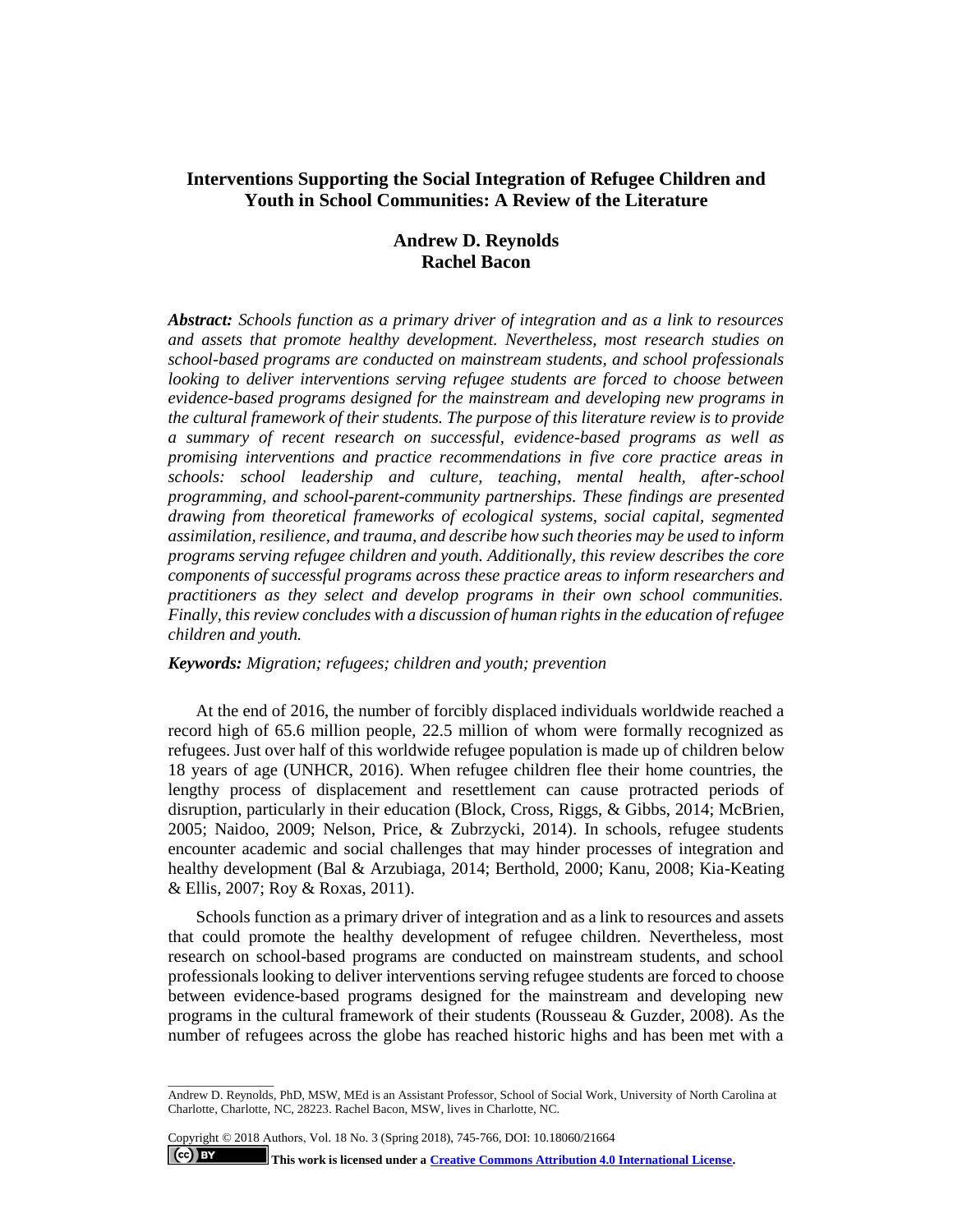new wave of nativism and xenophobia among far-right movements (Minkenburg, 2013), there is a great need for evidence-based prevention programs in school communities that promote tolerance, encourage social integration, and enhance the health and well-being of refugee children. The purpose of this paper is (1) to provide a review of theoretical frameworks informing social work practice with refugee children in schools, (2) to examine existing evidence-based prevention programs in schools, (3) to identify core components of successful programs, and (4) to offer implications for social work research and practice with refugee children with an emphasis on education as a human right.

#### **Refugee Children**

Many refugee children have experienced violence or trauma prior to fleeing their countries of origin. Compared with adults, refugee children are at heightened risk for symptoms of posttraumatic stress disorder (PTSD), anxiety and depression, maladaptive grief, social withdrawal, and behavioral and academic difficulties (Halcon et al., 2004; Layne et al., 2008; Masten & Narayan, 2012; Sullivan & Simonson, 2016). Further, they must adjust to a completely new culture that includes new customs, a new language, and a new education system (Kia-Keating & Ellis, 2007).

Once resettled, refugee children begin the challenging process of navigating a new educational environment. Many refugee students encounter academic, economic, and psychosocial challenges that include separation from family, cultural dissonance, acculturation stress, limited English proficiency, gaps in schooling, distrust or fear of school personnel, conflicting expectations between families and school faculty, and limited financial resources (Bal & Arzubiaga, 2014; Berthold, 2000; Kanu, 2008; Kia-Keating & Ellis, 2007; Roy & Roxas, 2011). As a result, refugee youth are at higher risk for school dropout. In one longitudinal study, fewer than 2 in 3 refugee youth graduated high school, with age of arrival and experiences of discrimination as factors associated with dropout (Correa-Velez, Gifford, McMichael, Sampson, 2017).

Because school attendance is associated with developed fluency, many refugee children use these skills to function as cultural and lingusitic brokers for their families (McBrien, 2005). Students take on roles and responsibilities beyond their years and are burdened with leading their families in navigating the resettlement process. It is often students who are helping their parents build cross-cultural community and social networks, who serve as their interpreters, and who translate documents and correspondence for parents (Uptin, Wright, & Harwood, 2013). These barriers and responsibilities may adversely affect refugee students' abilities to adjust and integrate successfully into a new schooling environment (Block et al., 2014).

There are a number of theoretical frameworks that can be used to understand the process of refugee resettlement and integration in school communities for refugee children and their families. Five theories are reviewed: ecological systems, social capital, segmented assimilation, resilience, and theories of trauma.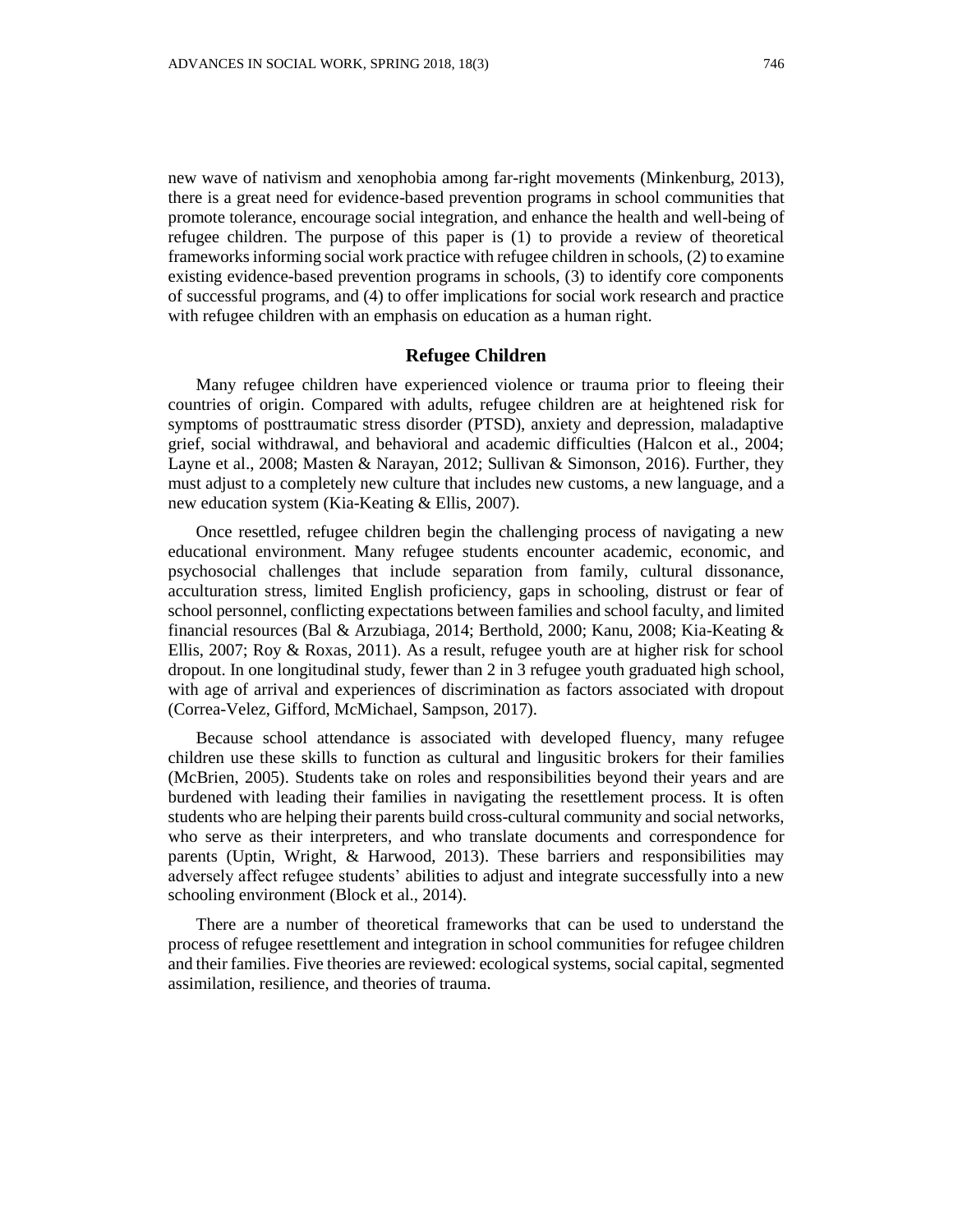#### **Ecological Systems Theory**

In the context of the resettlement of refugee children, ecological systems theory emphasizes the necessity of understanding the circumstances surrounding and affecting the resettlement and integration process. Ecological systems theory asserts that human development and behavior is a product of enduring forms of reciprocal interactions – called *proximal processes –* between individuals and their environments over time (Bronfenbrenner & Morris, 2006). This ecological lens acknowledges that the traumatic and rapidly shifting events that occur before, during, and after flight from one's home country would disrupt and protract these very proximal processes necessary for a healthy course of development (Brenner & Kia-Keating, 2017; McBrien, 2011; Rousseau & Guzder, 2008). Difficulties surrounding the causes, processes, and effects of forced migration that occur in one area of an ecological system (e.g., the family) have consequences on other systems (e.g., the individual). Relationships may also be disrupted as a result of the varied reactions children have to the adversity they experience in forced migration. For example, youth exposed to war and violence commonly experience reactions that can burden their development, including symptoms of PTSD, anxiety, depression, grief, social withdrawal, externalizing behavior, separation anxiety, and ageinappropriate dependence on their caregivers (Berthold, 2000; Layne et al., 2008). These reactions to adverse experiences can disrupt the structures in the environments of children exposed to violence, persecution, and forced migration (Brenner & Kia-Keating, 2017).

## **Social Capital Theory**

Because forced migration fundamentally restructures social relationships for refugee children and families, the resettlement process also reduces access to the value and resources that come from relationships with others. Social capital theory argues that social relationships have value. For youth, social capital in the family, community, and school facilitate the development of new skills and capabilities, and may open doors to new opportunities and relationships (Coleman, 1988). However, individuals who are willfully or unintentionally excluded from these networks may not have access to the benefits that these relationships bring (Putnam, 1995). A social capital lens acknowledges the losses in access to resources and opportunities that refugee children experience as a result of forced migration, but also views rebuilding and fostering new positive relationships in order to recreate those resources and opportunities in the host country as a central goal of the resettlement process.

Schools are institutions that have the capacity to help foster the recreation of social capital for refugee children (Naidoo, 2009). As institutional agents, school personnel play a large role in both constructing and breaking down barriers to successful integration for refugee students (Stanton-Salazar, 2011). For refugee children to gain social capital and thrive, they need both social and institutional support from within the networks in which they interact, develop, and learn (Stanton-Salazar, 2011).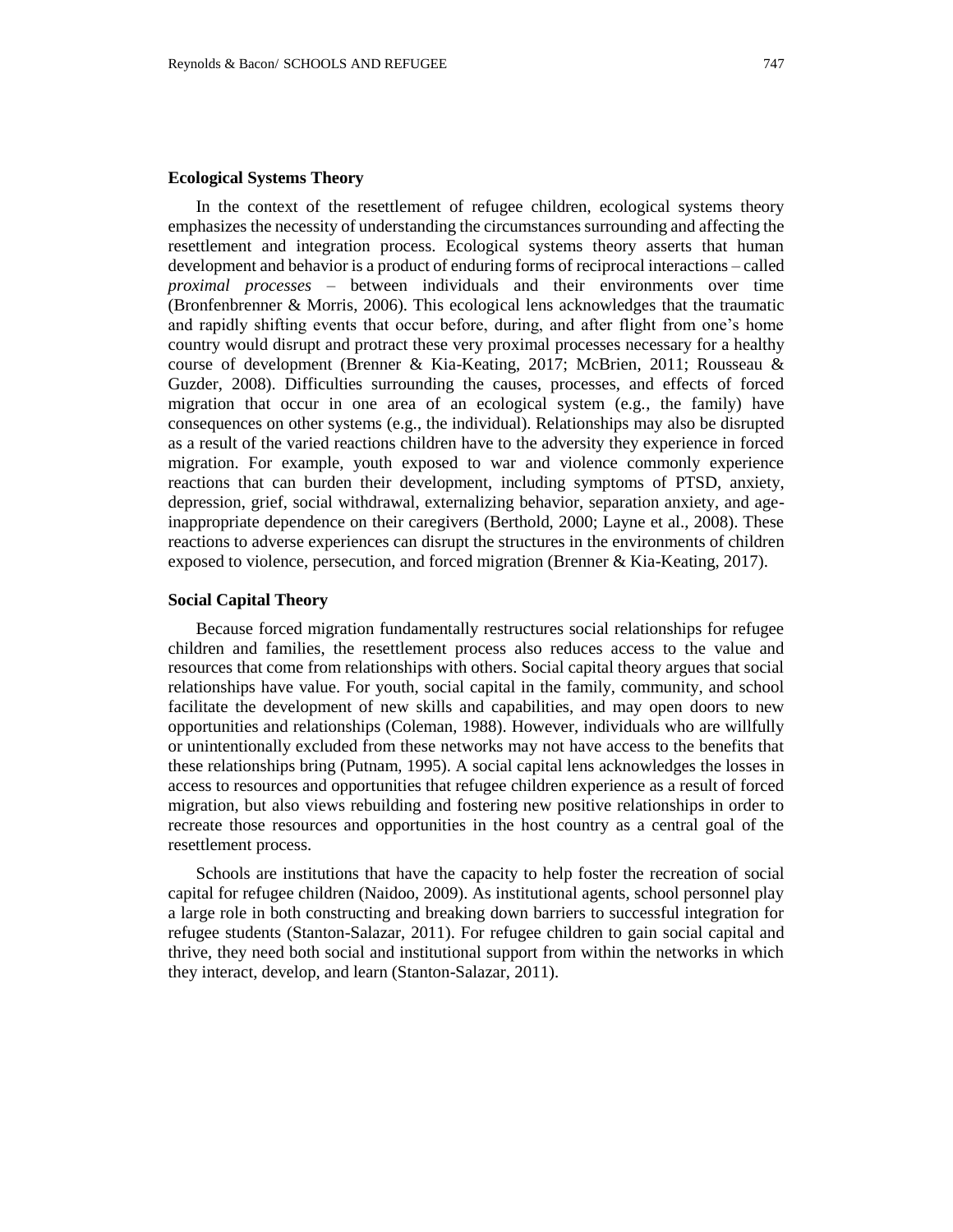#### **Segmented Assimilation Theory**

As refugee communities resettle in their host countries and adapt to a new culture, they may experience different pathways and outcomes of integration - one toward successful integration into the social and economic mainstream, and the other "downward assimilation" into a social underclass marked by deviance and reactive ethnicity subcultures (Haller, Portes, & Lynch, 2011; Portes & Zhou, 1993). Segmented assimilation theory argues that three factors – family structure, modes of incorporation, and access to human capital –determine the paths of mobility and integration for refugee communities, from the first to second and third generations and beyond. Given the numerous and complex challenges that are likely to occur throughout the resettlement and integration process, it is probable that resettled children will experience varying paths of acculturation that represent the range between successful integration and downward assimilation (McBrien, 2005). Disparities occurring in the three integration pathway determinants for refugee newcomers form into patterned difference over time. For example, factors such as low parental social and economic capital, hostile modes of incorporation in the receiving community, and weak co-ethnic communities, may lead to a particular path of downward assimilation for refugee children (Haller et al., 2011; Kanu, 2008). School systems may help buffer against these potential risks, or conversely form and reinforce negative pathway determinants for refugee children (Kanu, 2008). For example, discriminatory housing practices that disproportionately place refugee families in low-resource school communities may place refugee children in environments more reflective of Portes and Zhou's (1993) downward assimilation than successful integration into the middle class.

## **Resilience Theory**

Nevertheless, refugee children are not entirely at the mercy of their circumstances. Resilience theory refers to the capacity of individuals to adapt to adversity and withstand or recover from challenges to one's development or security (Masten & Narayan, 2012). Refugee children are part of a population the resilience literature identifies as "high-risk" due to the prevalence of adverse, stressful, and violent circumstances many of them endure prior to and throughout the resettlement process (Werner, 1995). Despite these detrimental experiences, there are multiple predictors for resilience in children, largely based on protective factors in individuals that can help moderate a person's response to adversity (Werner, 1995). Such protective factors can make a more profound impact on the lives of refugee children in comparison to their exposure risk factors and adverse life events (Werner, 1995).

Longitudinal studies on resilience have shown that during childhood and adolescence, factors such as social and problem-solving skills, a sense of autonomy, self-efficacy, a sense of purpose, creative interests, and religious beliefs may all promote positive adaptation to adversity (Benard, 2004). Protective factors in an individual's community may include family relationships as well as trusting relationships with teachers, neighbors, peers, and other positive role models (Werner, 1995). Schools play an important role in fostering resilience for refugee youth. For example, many refugee students possess high educational aspirations, which is a significant individual protective factor, and schools and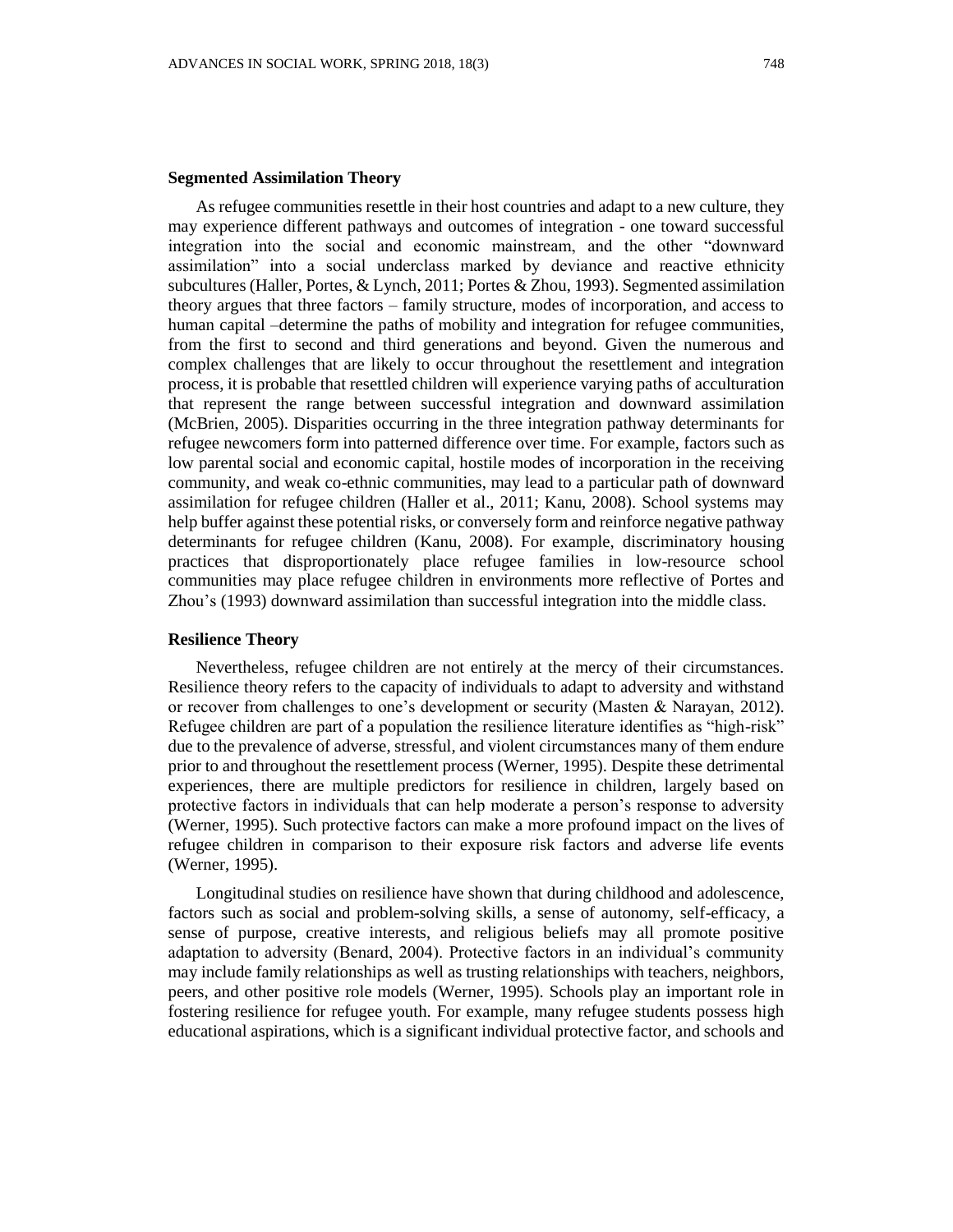their faculty can serve as protective agents at relational and environmental levels (Brenner & Kia-Keating, 2017; Roy & Roxas, 2011).

#### **Understanding Trauma**

Trauma, defined as an inescapable event that overwhelms an individual's existing coping mechanisms, is a common part of life experience for refugee populations (UNHCR, 2016). Trauma often follows in the wake of persecution, violence, conflict, and human rights violations in refugees' countries of origin. Experiences of trauma occur in multiple forms and are not limited to circumstances in refugees' countries of origin; trauma experiences can occur across pre-migration, migration, and resettlement periods (Weaver, 2016). Examples of pre-migration and migration trauma common to refugee experiences include lack of food or clean water, being displaced, lack of shelter, ill health without access to proper medical care, murder of a family member or other loved one, being detained or beaten, and witnessing war or violence (Sullivan & Simonson, 2016; Weaver, 2016). Once refugee families are resettled in a country of origin, they may also experience psychological distress resulting from the difficulties of integrating into a new culture. The arduous process of acculturation is rife with potentially adverse circumstances, involving learning a new language, new customs, and navigating new social, financial, and educational systems (Sullivan & Simonson, 2016).

The experience of trauma in the lives of refugee children can have lasting effects. Common child and adolescent responses to trauma may include fear, anger, irritability, sadness, apathy, inattention, anxiety, disrupted sleep, struggling in school, and somatic complaints, such as stomachaches and headaches (Sullivan & Simonson, 2016). In a study conducted with Tamil refugees, most respondents reported that effects of their trauma experiences lingering after migration and resettlement included dwelling at length on their experiences, feeling hopeless, having recurring nightmares, and experiencing retraumatization as a result of triggers (Weaver, 2016). These responses reflect long-term behavioral and emotional effects of experiencing trauma, and they also reflect the brain's responses to trauma, even long after the traumatic event has actually occurred (Van der Kolk, 2014). When one experiences a traumatic event, the limbic system and brainstem in the lower parts of the brain respond to threat by triggering automatic reactions that may help a person reach safety (Nelson et al., 2014). These triggered bodily responses to trauma provide an adaptive and protective function at the time of the traumatic event; however, once these responses have become highly sensitive, similar reactions can be triggered again in situations that may seem similar but are not actually threatening. As a result, circumstances that recurrently trigger a response to distress can disrupt a person's day-today functioning (Nelson et al., 2014; Weaver, 2016).

In seeking to understand trauma among refugee children, it is important to exercise cultural sensitivity and recognize the many and diverse understandings of trauma. In Western countries, trauma is largely understood within a biomedical framework, which may be limited in its capacity to understand refugees as whole, diverse people who live lives that go far beyond the illness boundaries of the biomedical approach (Brough, Gorman, Ramirez, & Westoby, 2003). A number of researchers argue that incorporating social factors and the recognition of self-healing capacities can help provide a lens of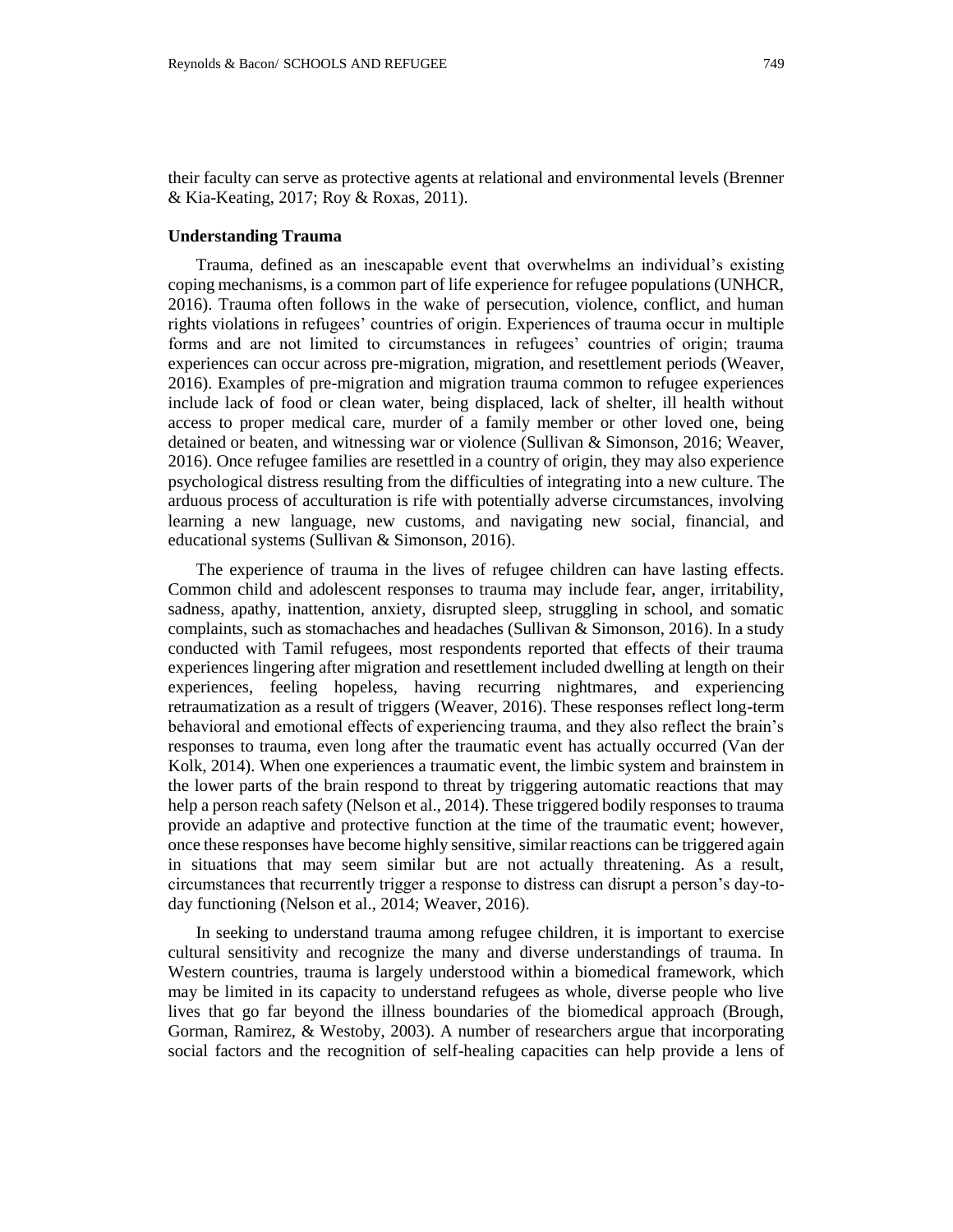#### **Key Practice Areas in School-Based Interventions**

In light of these theoretical frameworks, the following section describes school-based interventions and recommended practices in five areas: school leadership and culture, teaching, mental health, after-school programs, and family and community partnerships.

## **School leadership and culture**

Simonson, 2016).

School leadership and culture is a critical practice area for integration of refugee youth. School leaders have the capacity to create more culturally and linguistically responsive learning environments that promote the sociocultural integration of refugee youth. In a review of literature on school leadership, Khalifa, Gooden, and Davis (2016) identify four culturally responsive school leadership behaviors: developing critical self-awareness, supporting teachers in becoming more culturally responsive, creating culturally inclusive environments, and engaging parents and communities.

School leaders have the capacity to transform school environments to make them more inclusive and more responsive to the needs of refugee students. Scanlan and López (2014) argue that school leaders have three primary tasks in creating culturally and linguistically responsive schools: promote sociocultural integration, cultivate language proficiency, and ensure academic achievement. These goals are achieved by creating a learning architecture that creates and facilitates design for learning, which occurs in the context of communities of practice. By using the term *learning architecture*, Scanlan and Lopez (2014) argue that learning cannot be designed directly; rather school leaders are tasked to design *for* learning through the creation of processes and products that facilatate it. For educators looking to make their schools more responsive for refugee youth, the focus on learning architecture shifts the emphasis from what is "taught" to the structures in place within a school that facilitate cultural and lingusitic learning and exchange – both for teachers and students. For example, if a school leader wanted help their teachers develop culturally and linguistically reponsive teaching practices, the leader should focus not just on what is taught  $-e.g.$  a professional development training – but also on creating structures to faciltiate learning in an ongoing manner. Scanlan and Lopez (2014) argue that supportive teacher learning communities where teachers engage in regular and ongoing conversations about topics of pedagogy and cultural and linguistic difference provide an example of learning architecture in practice. The authors also argue that the practical elements of a learning architecture throughout a school community take form via integrated service delivery, which encompasses ensuring equal access to educational opportunities through high-quality teaching, resource allocation, and school policy.

Given the complexity of school leadership and the challenge of conducting randomized controlled trials at the school level, there are few evidence-based examples of school leadership practices that facilitate the integration of refugee youth beyond correlational or single case studies. One study across 44 schools in Melbourne, Australia used a mixed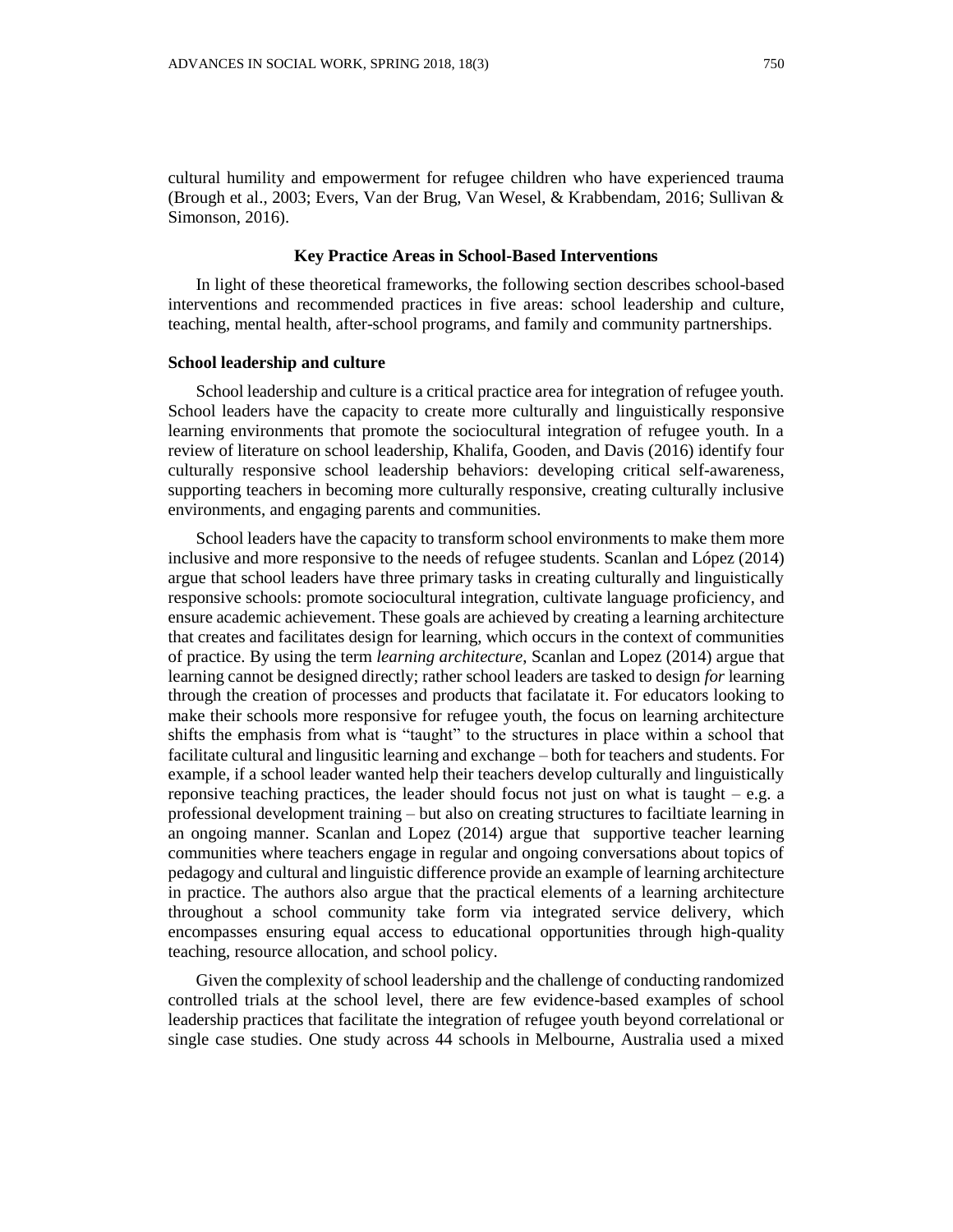methods study that combined organizational ethnography, qualitative interviews, and quantitative tracking of refugee outcomes over time to evaluate an intervention called the School Support Programme for refugee youth (Block et al., 2014). The program involves creating a refugee action team at the school, comprised of teachers and members of the leadership and administration team. Each school completes a Refugee Readiness Audit, and in turn develops actions plans to address areas of need. Online resources and professional development opportunities are also included. Findings across the schools indicate promising results - many of the schools developed action plans and put them into action, changed school policies to make them more culturally responsive to refugee youth, and raised awareness among school teachers and staff about the challenges faced by refugees in the school system.

Two case-study examples also provide evidence of strategies that schools might use to create responsive communities for refugee students. In a study of four Australian schools, Taylor and Sidhu (2012) identify the importance of taking an advocacy role in school leadership through supporting students (particularly those unauthorized) through legal processes of immigration, accompanying families through the refugee review tribunal, and community advocacy efforts through newsletters and public statements in support of refugee well-being - even in some cases in response to less receptive language from politicians. The latter emphasizes the need to make the commitment to social justice for refugees explicit through school mission statements, values, and messaging. The authors acknowledge that systemic support via government-sponsored programs is critical to support these efforts. Additionally, a case-study of a South Australian primary schools emphasized the need for teacher trainings, curricular adjustments, and strategic decisions around integrating mainstream and newly arriving students by reducing tracking practices in classrooms and school activities (Pugh, Every, & Hattam, 2012). More research is needed, however, to examine these practices at the district level in order to identify specific school leadership practices that help to effectively integrate refugee youth.

## **Teaching**

Teachers play a primary role in the education and integration of refugee youth, yet research is mixed about the teacher's perceptions of refugee youth and the practices they use to work with this unique student population. A series of studies have examined teacher perceptions and beliefs about refugee children, each in unique social and political contexts. In a survey of 139 teachers in a large urban school district in the US Pacific Northwest, Kurbegovic (2016) found that teachers reported feeling confident and culturally competent to teach refugee students; however, many of these teachers did not believe that the needs and circumstances of these students were unique from those of mainstream students. Because of the significant barriers that culture, language, trauma, and migration play on refugee youth, teacher reports of confidence alongside a lack of acknowledgement of the needs of refugee students suggests a disconnect whereby teachers may be overconfident about their capacity to serve all of their students. This disconnect was also documented by Roy and Roxas (2011), who found that there was a strong disconnect between Somali Bantu families' goals and what their teachers thought their goals actually were, highlighting the ways in which teachers may have overemphasized the deficits of refugee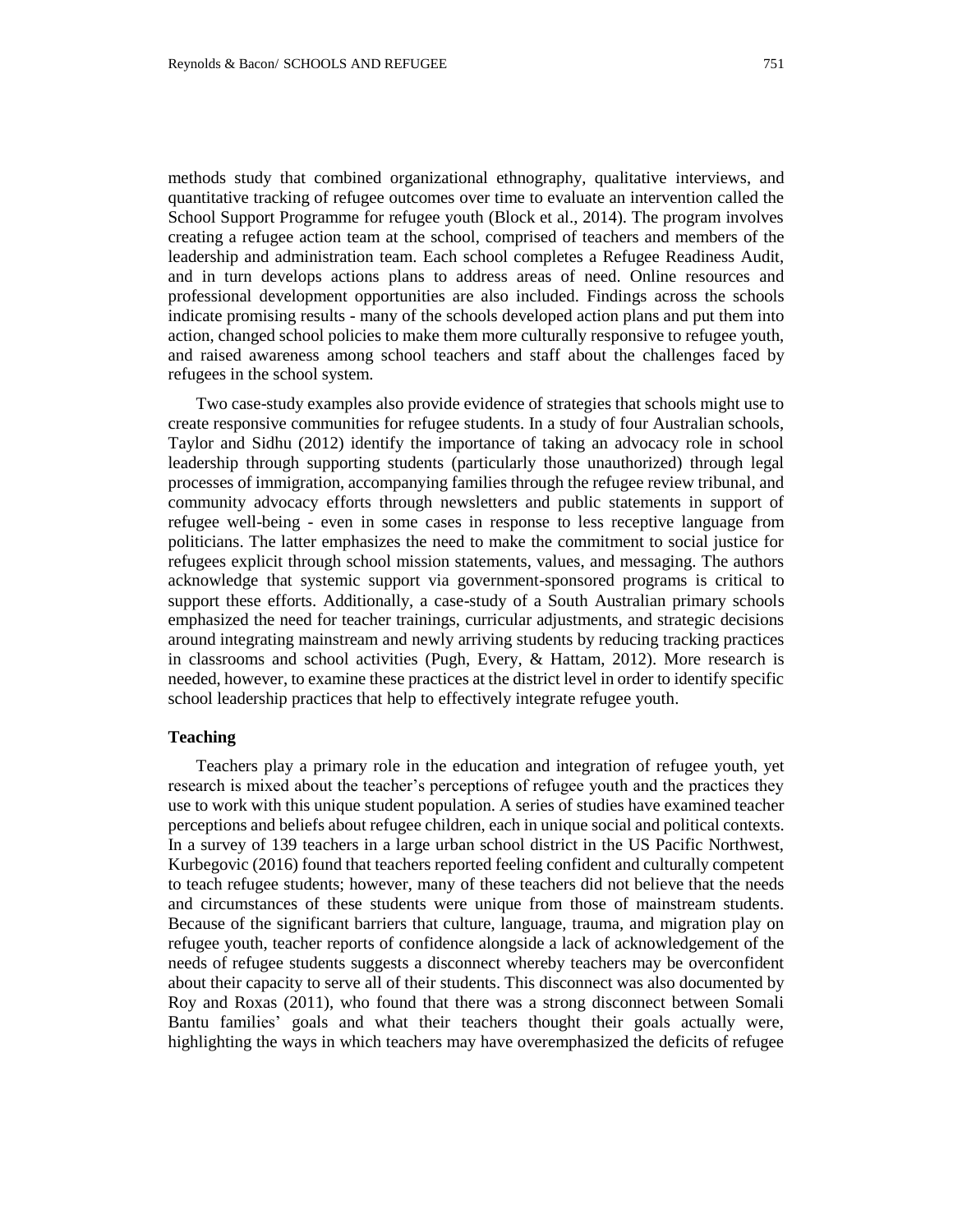families and played down or missed their strengths. In other research, teachers have been more direct about the need for additional supports. In a study of Norwegian teachers, Pastoor (2015) found that most teachers had neither sufficient knowledge nor competence to adequately account for the psychological problems that were presented by their refugee students, and expressed a need for more adequate teaching resources and supports. Similar sentiments are echoed in a study of teachers on Prince Edward Island who confirmed the need for additional professional development resources, particularly in the area of teaching in the context of trauma. One teacher described the process of teaching refugee students without adequate preparation as "like feeling your way around in the dark" (MacNevin, 2012).

Additionally, research has highlighted the work that teachers are doing in the classroom to reach refugee students. Windle and Miller (2012) used a survey research design to examine the extent to which teachers used commonly accepted language and literacy teaching pedagogies with refugee students, including practices such as scaffolding learners, using direct and explicit teaching of language, activating prior knowledge, modeling metacognitive skills, and focusing on critical and creative skills. Study findings indicate that over half of the practices they identified were used routinely by a majority of teachers. In light of research on teacher perceptions and beliefs about refugee students, such research suggests that overall teachers are using commonly accepted pedagogical strategies but that there is a knowledge and practice gap with respect to specific, tailored strategies for working with refugee students. One strategy for engaging refugee students can be to make more explicit the connection between students' lived experiences and classroom materials through the incorporation of "funds of knowledge" (Moll, Amanti, Neff, & Gonzalez, 1992). Central to this approach is the understanding that households have cultural and cognitive resources useful for the classroom, and that teachers can use research strategies to engage with parents and households to qualitatively identify funds of knowledge at home that can then be used to augment teaching practices in the classroom. Szente, Hoot, and Taylor (2006) have also developed a series of recommendations for teachers in elementary settings working with refugee youth. These recommendations include: focusing on nonverbal social-emotional interventions, using peer learning strategies when possible, teaching mainstream youth about refugee experiences, and connecting to external resources.

## **Mental and behavioral health**

Though refugee children are at heightened risk for a variety of mental and behavioral health problems (Halcon et al., 2004; Layne et al., 2008; Masten & Narayan, 2012; Sullivan & Simonson, 2016), they are also less likely to seek out mental health treatment to address these challenges (de Anstiss, Ziaian, Procter, Warland, & Bachurst, 2009; Ellis, Miller, Baldwin, & Abdi, 2011). In one study in the Netherlands, 57.8% of refugee children were identified as in need of mental health services in comparison to only 8.2% of their native mainstream Dutch peers, and of these 57.8% only 12.7% actually accessed mental health services. Research has identified financial challenges, language and cultural concerns, parental health literacy, distrust of authority, differences in health care systems from the country of origin, and mental health stigma as factors preventing access to services for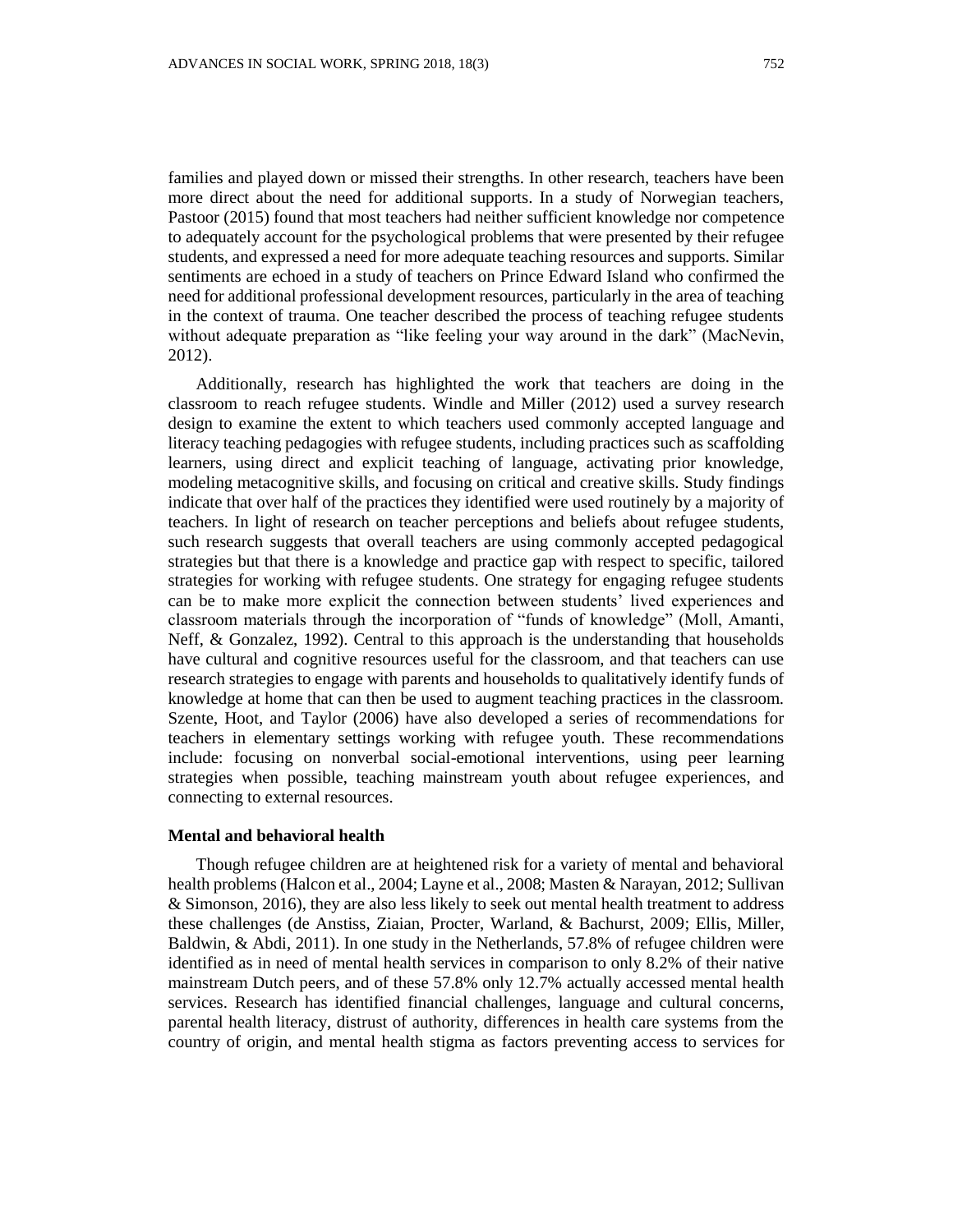refugee children and families (Cardoso & Lane, 2016; Ellis et al., 2011). Because children spend extensive time in school settings, schools may be a primary mechanism to identify and provide services for refugee youth in need of mental health services and may be a means through which psychoeducation and other strategies to raise awareness among refugee communities of the importance of seeking mental health services. Two reviews of prevention-based mental health programs exist (Rousseau & Guzder, 2008; Tyrer & Fazel, 2014), which identify cultural challenges and the heterogeneity of refugee populations and ethnicities as difficult challenges in this work, and also find evidence that interventions in which participants engage in verbal processing of prior experiences showed great promise. These reviews emphasize the heterogeneity of refugee experiences and gaps between school and family marked by language and culture, and note that clinical interventions for refugee mental health that include verbal processing of prior experiences had strong promise while significant changes in symptomatology are also observed for a number of creative arts interventions.

Some approaches to school-based mental health support use a multi-tiered systems of support (MTSS) framework. MTSS is a practice whereby teachers and school professionals match services according to a student's individual need according to three tiers (Winfrey Avant & Lindsey, 2015). Tier 1 refers to universal services that all children receive, and often refers to school-wide programming and curricula. Tier 2 refers to more specialized services for a subset of students who need additional support, and finally tier 3 is associated with intensive services for students with high needs. Layne et al. (2008) conducted a randomized controlled trial of an integrative mental health program that used an MTSS framework in a school setting for war-exposed youth in Bosnia. The program included psychoeducation and coping skills for all children (tier 1), specialized trauma- and grieffocused intervention for youth with more severe needs and higher exposure to trauma (tier 2), and making referrals to community-based mental health providers outside the school for youth with acute levels of risk (tier 3). Reductions in PTSD and depression symptoms were observed for both the treatment (tier  $1 + 2$  intervention) and the comparison (tier 1) groups and reductions in maladaptive grief were observed in the treatment group. Studies like these provide helpful guidance and offer examples of how schools might approach the mental health needs of war-exposed and refugee children through an MTSS approach, providing services to children based on their specific level of need. A similar study has also demonstrated that working with teachers to identify and refer students with specialized needs to external mental health providers can be a helpful model for addressing the mental health needs of refugee students (Fazel, Doll, & Stein, 2009).

Cognitive behavioral therapeutic approaches have received some support in the literature as an intervention approach for refugee children with exposure to trauma (for a review, see Murray, Cohen, Ellis, & Mannarino, 2008). A body of research examines how these approaches may be used in school-based mental health settings. One example is the "Children and War: Teaching Recovery Techniques" cognitive-behavioral psychosocial educational program, which is a manualized program that educates students about the symptoms of PTSD and teaches coping strategies to manage these symptoms. A recent randomized controlled trial of the intervention found clinically modest reductions in PTSD, behavioral problems, and challenging emotional symptoms, though these gains were not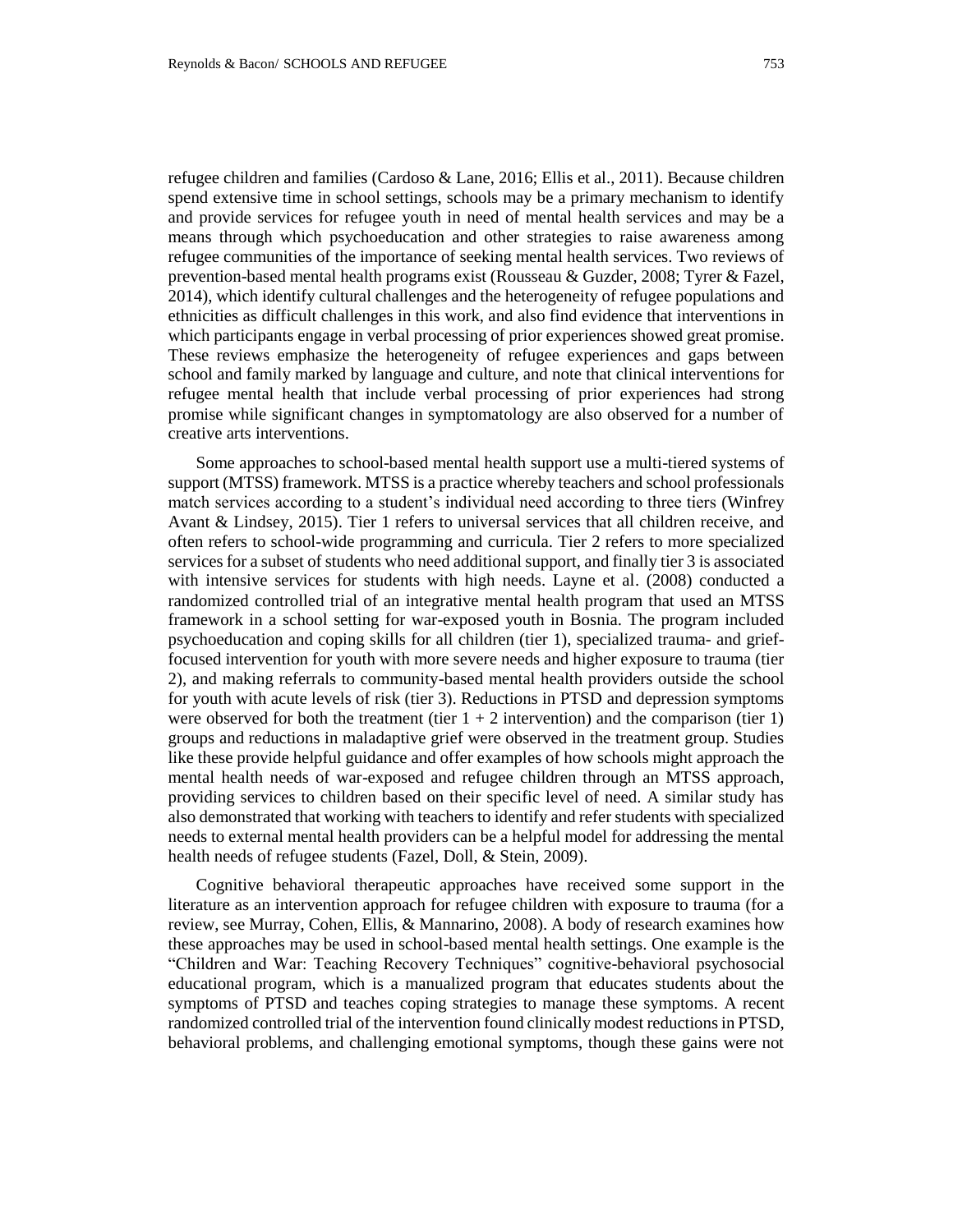sustained at two-month follow-up (Ehntholt, Smith, & Yule, 2015). Another school-based clinical trial in Sri Lanka also found that CBT coupled with creative arts activities helped reduce symptoms for boys and younger children, and children experiencing lower levels of war-related stressors, though the authors cautioned that the intervention may have disrupted natural processes of grieving for other children (Tol et al., 2012). Other research has examined the use of trauma-focused cognitive behavioral therapy (TF-CBT), an evidence-based treatment program for children and adolescents affected by trauma, with refugee populations. Unterhitzenberger Eberle-sejari, Rassenhofer, Sukale, and Rosner (2015) found promising findings in the use of TF-CBT in reducing post-traumatic stress with unaccompanied refugee minors in Germany, though the intervention was not conducted in a school setting. Another controlled trial compared TF-CBT with childcentered play therapy (CCPT) in 31 children in the US Northwest, finding that both intervention approaches reduced trauma symptoms (Schottelkorb, Doumas, & Garcia, 2012). Other research suggests that TF-CBT can be modified slightly for work with refugee youth, including such practice strategies as providing a longer coping skills phase and allowing for adequate treatment closure phase for purposes of trust and safety (Cohen, Mannarino, Kliethermes, & Murray, 2012).

Most school-based mental health interventions are delivered by mental health specialists (social workers, psychologists, counselors, or other support staff). However, one study developed a group-based cognitive-behavioral therapy intervention to be delivered by teachers to war-traumatized Syrian refugee children living in Istanbul, Turkey (Gormez et al., 2017). Due to a lack of resources and the challenges of recruiting Arabic-speaking mental health professionals in Turkey, the research team opted to train existing teachers to deliver an eight-week (70-90 minutes per session) group CBT intervention. Findings demonstrated reductions in anxiety and in intrusive and arousal symptoms of PTSD and provide promise for the capacity of school communities to train teachers to deliver mental health interventions.

Other approaches have also garnered attention in the literature, including narrative exposure therapy (Ruf et al., 2010), motivational interviewing (Potocky 2017), occupational therapy (Copley, Turpin, Gordon, & Mclaren, 2011), and arts-based approaches (Rousseau, Drapeau, Lacroix, Bagilishya, & Heusch, 2005; Yohani, 2008). In a clinical trial on the KIDNET narrative therapy for 7-16 year old refugee children with trauma backgrounds, researchers found clinical improvements in PTSD symptoms that were stable at 12-months follow-up, though this particular intervention did not take place in a school setting (Ruf et al., 2010). Narrative exposure therapy differs from other therapeutic approaches by encouraging the client to construct a narrative of their life's experiences while the clinician focuses on traumatic events within that narrative. In a recent practice brief, Potocky (2017) outlined strategies for using motivational interviewing with refugee youth, emphasizing the importance of a working alliance between practitioner and client that emphasizes collaboration, evocation, and autonomy, though future research is needed to examine the effectiveness of this practice with this population. Occupational therapy has also been used in school-based settings to assist in social and emotional skill development for refugee children, in which the occupational therapist works closely with the student's teacher to develop social skills - seeing occupational tasks as a means to skill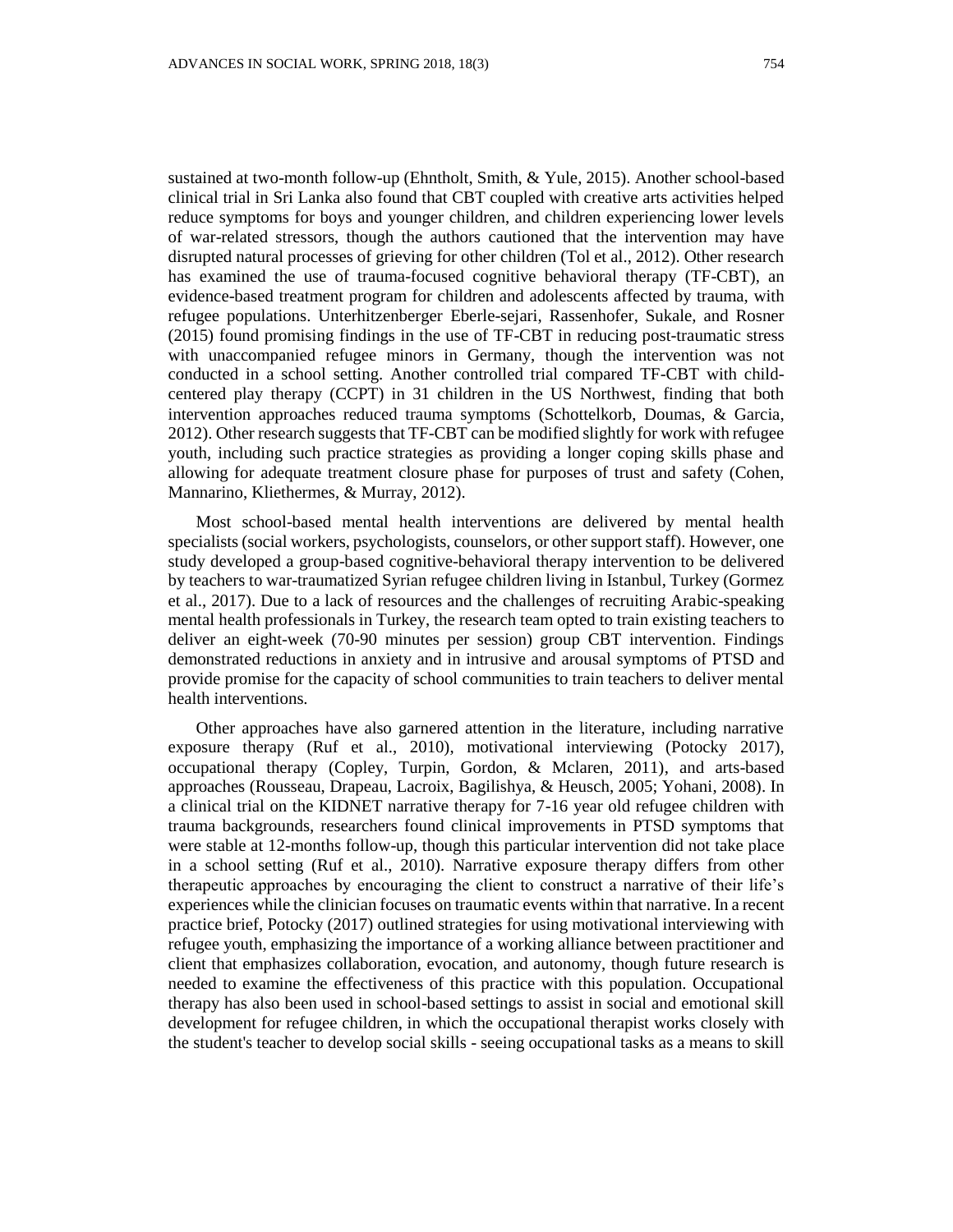development rather than as an end (Copley et al., 2011). Finally, a team of researchers in Canada have used arts-based approaches to assist refugee students, including the use of drama/theatre, visual arts and photography (Rousseau, Drapeau, Lacroix, Bagilishya, & Heusch, 2005; Yohani, 2008). One of the advantages of such an approach is the nonstigmatizing, preventative nature of arts-based activities that allow for creative expression and affirmation of youth identities.

## **After-school programs**

After-school programs (ASPs) have gained renewed attention as a mechanism for supporting students at-risk, in particular due to a recent meta-analysis that demonstrated the capacity of such programs to promote academic, personal, and social skills in children and adolescents (Durlak, Weissberg, & Pachan, 2010). The authors of this study argue that while ASPs demonstrate great promise, effects are highest among programs with the following four criteria: sequenced, active, focused, and explicit ("SAFE"). Sequenced refers to having a clearly defined set of activities oriented toward a particular measurable outcome, active refers to the inclusion of active forms of learning, focused requires that programs have at least one component focused on personal/social skills, and finally explicit means that outcomes are specific and targeted.

Most research on ASPs focuses on mainstream children, and those that examine ASPs and migration in the United States have focused on immigrant, English-learning, and Latino/a groups, but not refugees specifically (Greenberg, 2013; McDonald et al., 2006; Park, Lin, Liu, & Tabb, 2015). A set of studies have examined afterschool programming efforts for Hmong students including an arts-based theatre program (Ngo, 2017), a community-based program (Lee & Hawkins, 2008), and a program developed through a school-community leadership model (Rah, 2013). Such programs provide examples of how schools and community-based organizations have the potential to build cultural bridges that may increase the participation in and success of afterschool programming for specific cultural groups. Additionally, Simpkins, Riggs, Ngo, Vest Ettekal, and Okamoto (2017) have developed specific culturally-responsive practice recommendations for youth programs in light of the growing cultural and linguistic diversity of children in the United States. Example recommendations include crafting explicit policies and procedures regarding inclusivity, creating leadership opportunities for all children regardless of background, structuring activities to foster community and avoid marginalization, and working with staff on areas of cultural responsiveness, awareness, and reduction of bias.

Still, the evidence of afterschool programming specifically for refugee youth remains scant. Some research in this area has used ethnographic or case-study approaches (Naidoo, 2009), describing how such programming may provide access to social and cultural capital and facilitate processes of inclusion. However, there is no research currently examining the effectiveness of such programs. In response to this gap in the literature, the authors are currently working with a local community agency to develop and evaluate an after-school program for refugee children.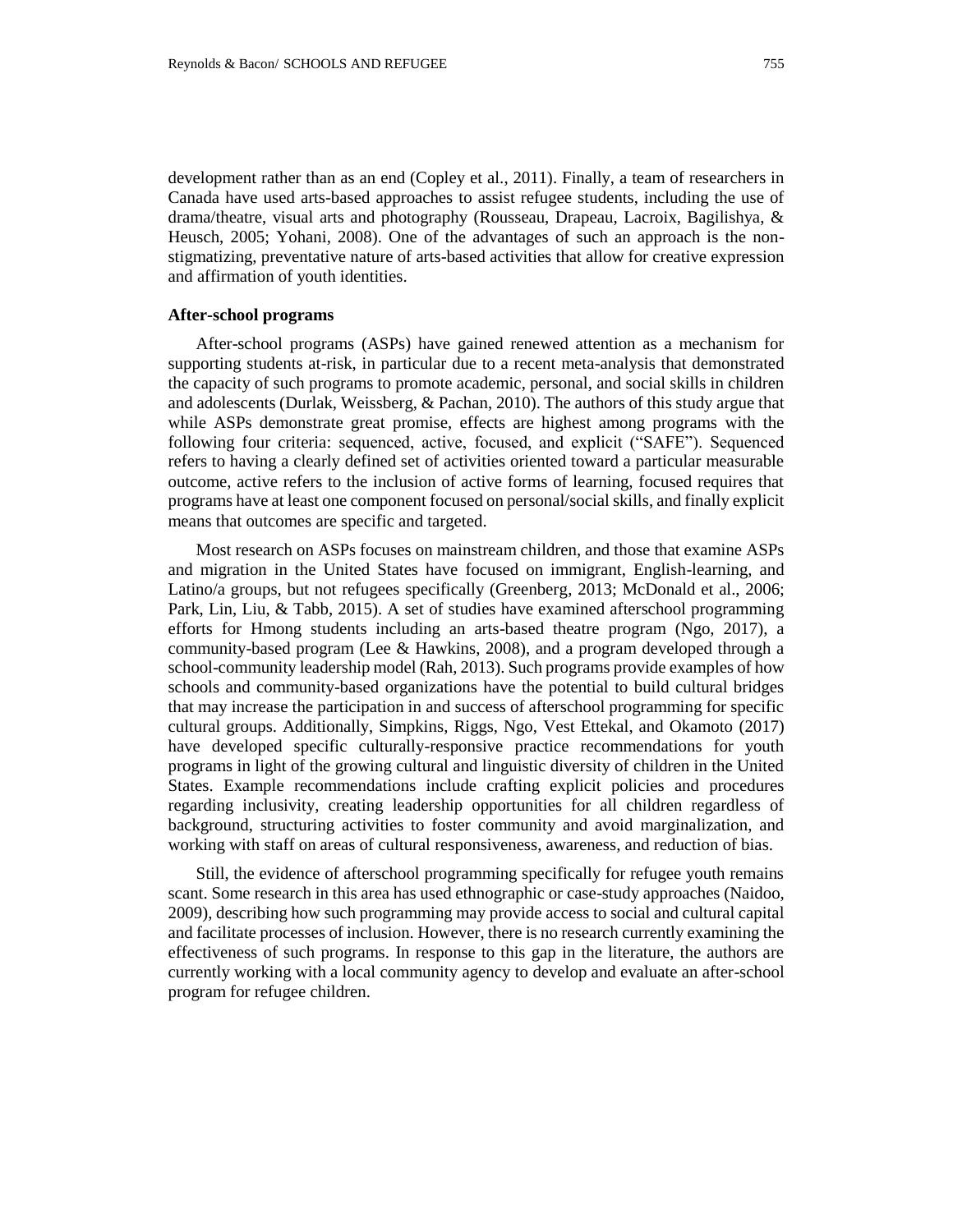#### **School-family and school-community partnerships**

Connections between schools, parents, and communities play an important role in children's success in school, yet for families and children from refugee backgrounds these connections tend to be more tenuous, characterized by cultural misunderstanding and difference. Hornby and Lafaele (2011) have identified four primary barriers to parental involvement: parent and family factors (e.g., parent's perceptions beliefs about their involvement, life contexts), parent-teacher factors (differing goals, language differences), child factors, and societal factors. Research on refugee families specifically highlight similar themes, including differing expectations, perceptions, beliefs, and roles about parent involvement; language barriers; deference to authority in schools; and challenges associated with the process of resettlement (Georgis, Gokiert, Ford, & Ali, 2014; McBrien, 2011; Rah, Choi, & Nguyen, 2009; Roy & Roxas, 2011).

Research on interventions to address these issues tend to be case studies with practice recommendations rather than clinical trials. This is generally due to the difficulty in conducting clinical trials with the school/program as the unit of analysis and the unique contexts that this subpopulation brings. In a recent paper, Georgis et al. (2014) recommend the inclusion of cultural brokers between schools and refugee parents, the development of reciprocal opportunities for involvement defined by both the school and parent communities, the fostering of trust and relationships, and being responsive to community needs as four strategies to consider when working with refugee parents. In interviews with school personnel working with Hmong migrants and refugees in Wisconsin, Rah et al. (2009) identified three concrete recommendations from the interviews: 1) creating a bilingual liaison position, 2) partnering with community organizations, and 3) parent education programs focused on issues related to their child's schooling in the United States. Themes of cultural brokerage, community partnership, and advocacy for parents were also present in other research in this area (McBrien, 2011; Taylor & Sidhu, 2012).

## **Core Components of Effective Programs**

While the approaches used by school professionals to improve the well-being of refugee students in this paper differ, there are common core components of successful programs and interventions across all five practice areas. Broadly, programs that include the presence of four recommended practices (sequenced, active, focused, and explicit) are likely to yield positive outcomes for youth from all backgrounds (Durlak et al., 2010). Yet there were other consistent characteristics of programs across practice areas unique to the experiences of refugee children and families. In general, programs were 1) tailored to the contexts of the program, and often to the specific cultural and linguistic backgrounds of a particular refugee subpopulation, 2) informed by the resettlement experience, in particular taking into consideration pre-migration, migration, and post-migration factors in designing program activities and intervention approaches, 3) embedded in community with strong linkages between parents, school leaders and community organizations, and 4) coordinated across multiple systems, whereby parent, school, and community leaders sought to use leadership and coordination strategies to draw upon the strength and expertise of multiple stakeholders to address challenges faced by refugee students. In most cases, programs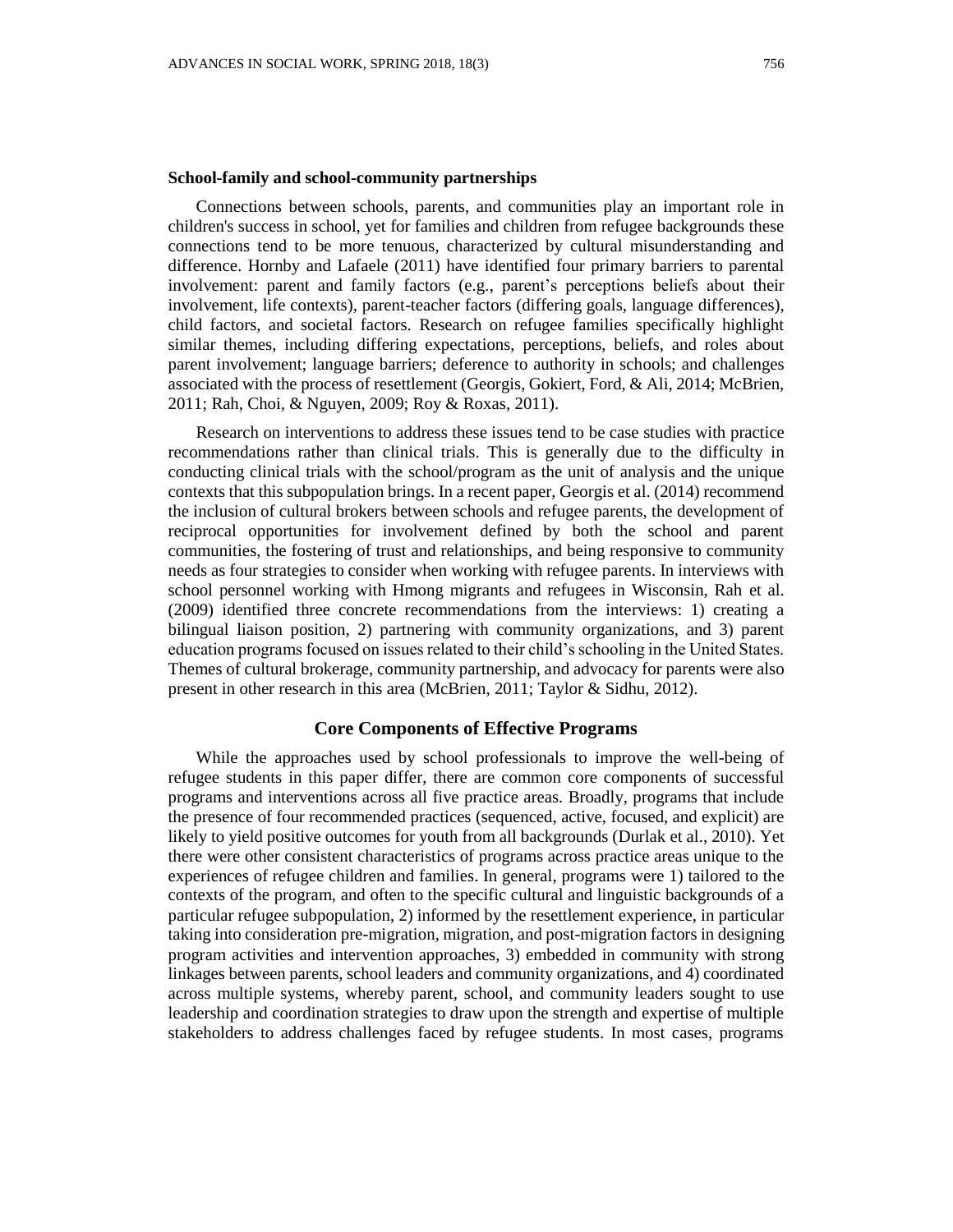opted to either adapt existing evidence-based programs for work with refugee students or develop their own program in light of best practices and research in this area.

## **Education as a Human Right**

The U.N. Convention on the Rights of the Child has affirmed that education is a right and that this right is linked to equal opportunity and inclusion for all children regardless of background. While refugee children face the challenges of a difficult resettlement process, a host of cultural and linguistic barriers, social stigma, and exposure to trauma, it is important to recognize that these difficulties should not be used as an excuse for differential treatment or unequal access to learning opportunities. Social workers - in collaboration with government, schools, teachers, students, and parents, play a key role in ensuring that this right is protected and ensured for refugee children (Thomas, 2016). This is particularly important for social workers practicing in the United States, which has not ratified the U.N. Convention on the Rights of the Child – and where a recent court ruling affirmed that access to literacy is not a constitutionally protected right (Fortin, 2018). Ensuring this right not only works to advance the well-being of children on the margins, but works to serve the democratic goals of education oriented toward building a more just, inclusive, and equal society, consistent with the fourth Sustainable Development Goal of ensuring quality education for all.

What is less clear is how to ensure these rights are carried out at the school level. In contrast to what are called first-generation rights – typically civic and political rights such as the right to free speech – rights related to education are understood as second generation rights, which refer to the social, cultural, and economic rights that require positive action to be ensured by states (Willems & Vernimmen, 2017). In many cases the historical and current political, cultural, and social realities of each state play an important role in the manner in which these rights are ensured (Willems & Vernimmen, 2017). In Europe, for example, questions as to whether refugee students can be assessed additional fees, have a right to education in their native language, or can/should be placed in a separate learning environment provide examples of how the securing of second generation rights on the ground remain topics of social, cultural, and legal debate (Willems & Vernimmen, 2017).

A second issue emerging with human rights and education relates to how the use of such rights are justified and implemented at the school level. McCowan demonstrates (2012) that the ways in which human rights are justified has important implications for both how human rights inform practice in school communities as well as the sustainability of those rights. For McCown, the inclusion of both status-based (deontological) and instrumental (consequential) justifications for supporting human rights provide learning opportunities where rights are upheld not solely for either their intrinsic value nor their instrumental effects, but both. Schools should promote human rights because they are of value in themselves, while also recognizing that the very justification of human rights provides an instrumental opportunity for learning that may make their incorporation in a school community more sustainable. Social workers might consider how the very act of supporting a school community in adopting a rights-respecting framework may in itself be an opportunity for learning.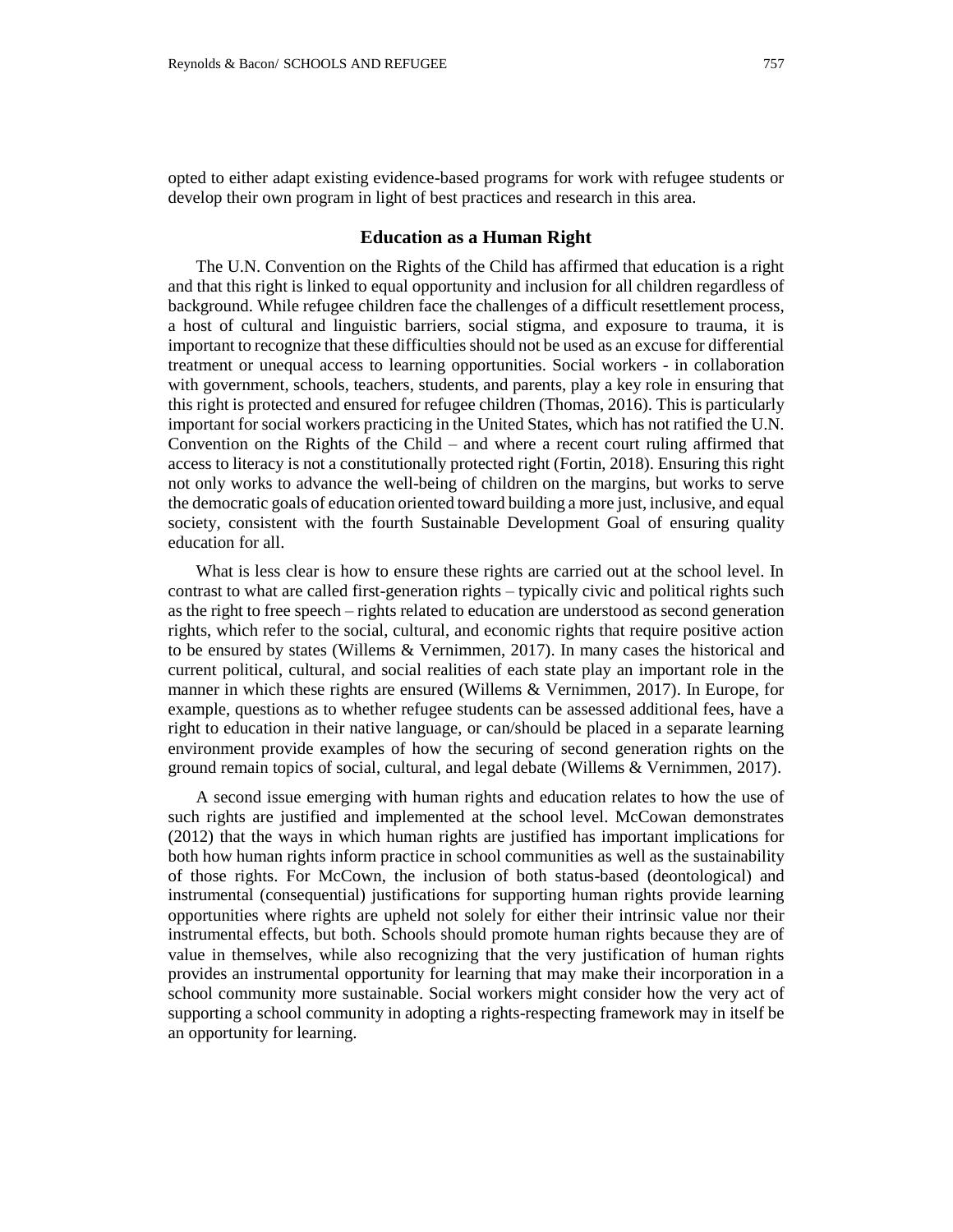#### **Implications for Social Work Practice**

In offering a review of theory, evidence-based practice, and human rights, this review aims to provide insight as to how to approach social work practice with refugee students in school communities. While broad in scope, current research and practice efforts in these three areas have important implications for social work practice. In light of these efforts, the following recommendations are offered as potential starting points for working to ensure the welfare of refugee children and families in school communities.

- 1. Support teachers in providing knowledge about the refugee experience and the need for tailoring teaching practices to meet students where they are. Teachers need not develop entirely new teaching strategies, but should focus on incorporating knowledge of refugee children's experiences into their teaching practice. For example, teachers should support refugee students through homeschool communication, drawing on refugee family funds of knowledge (Moll, Amanti, Neff, & Gonzalez, 1992), and engaging in goal-sharing strategies rooted in refugee family experiences.
- 2. Use an MTSS framework to develop a schoolwide plan for addressing the mental and behavioral health needs of all students, but in particular refugee students. At the first tier, this could involve psychoeducation programs as well as arts-based and other non-stigmatizing forms of school-based programming that affirm the cultures and identities of refugee students. At tiers 2 and 3, this could involve developing community relationships with mental and behavioral health providers, or conversely building a school-based mental health program with licensed clinicians who are experienced in working with children exposed to trauma.
- 3. Continue to develop new therapeutic approaches for working with refugee children, and build upon promising practice-based research on the effectiveness of trauma-focused cognitive behavioral approaches, play therapy, and narrative therapy.
- 4. Ensure that after-school programs are sequenced, active, focused, and explicit ("SAFE"). This may involve adapting or writing new curricula to help refugee students develop the social, emotional, and academic skills that will help them be successful in school.
- 5. Appoint bilingual liaisons and cultural brokers and support them financially when possible.
- 6. Develop community partnerships that foster mutual trust and provide access to resources to support refugee children in schools.
- 7. Continue to support a culture of research and evaluation in resettlement agencies and programs. In the United States, community-university partnerships may help develop this capacity at the local level and be particularly beneficial for small resettlement nonprofits with limited resources and expertise in research and evaluation.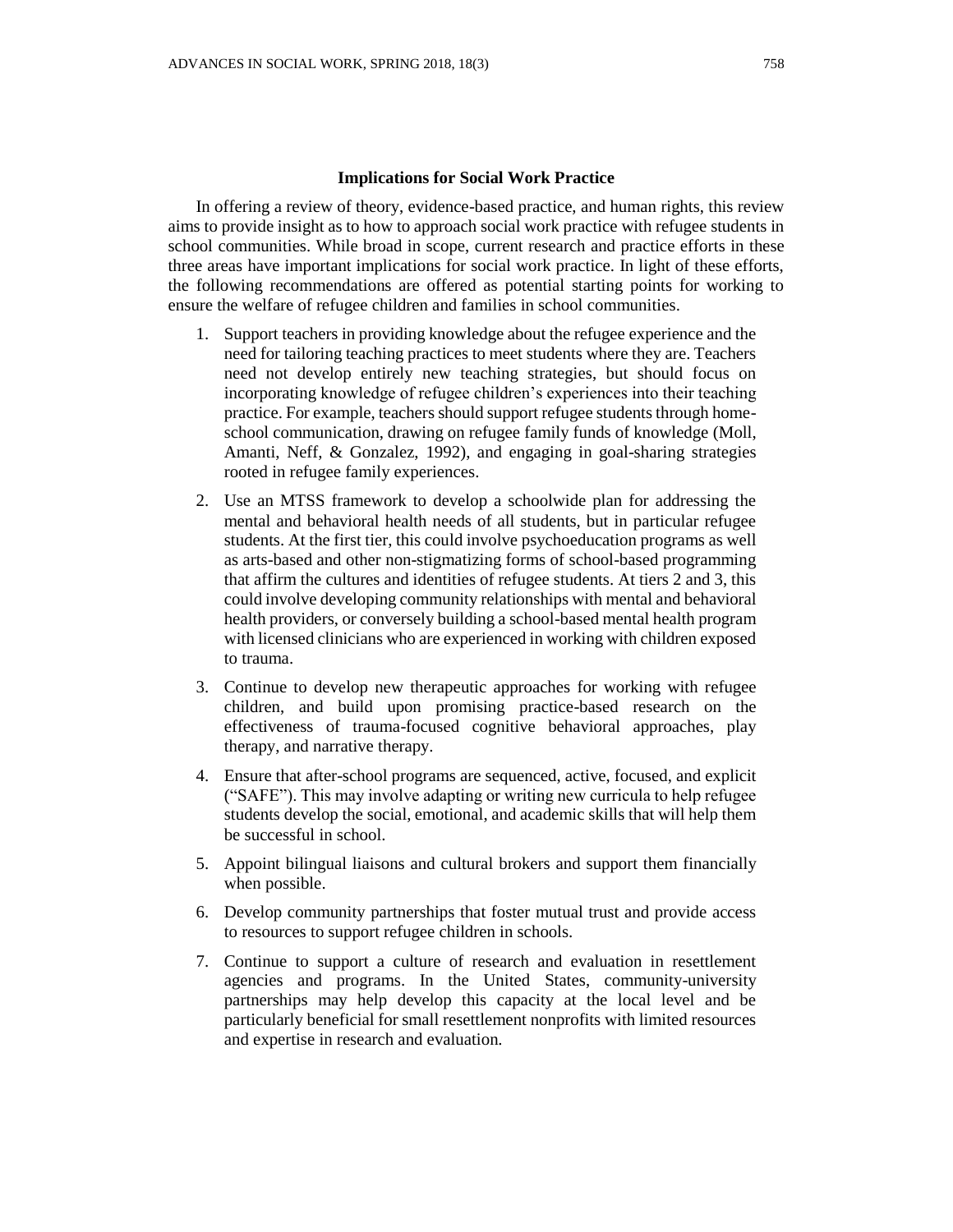- 8. Make more effective use of administrative data systems. One key area is to advocate for the collection of refugee status (as distinct from immigration status or race/ethnicity) by local school districts, who can then use this information to provide aggregate data and reporting on the progress of refugee children in their district.
- 9. Continue to use evidence-based prevention programs designed for mainstream students across school communities, but tailor them when possible to meet the unique needs of refugee students without compromising program fidelity.
- 10. Avoid overemphasizing the need for more randomized controlled trials of culturally-tailored interventions, as they are often not reasonable and unrealistic. One strategy to address current research gaps would be to explicitly collect data on refugee status in conventional RCTs of mainstream interventions and use post-hoc tests to see if program outcomes are similar for refugee youth in comparison to their mainstream peers.
- 11. Advocate for the protection of funding for resettlement programs at the national level, and work with state agencies to ensure that funding supports for refugee children and families remains in the years following resettlement.
- 12. Work with district administrators and school principals to create a culture that maintains and promotes human rights at the district and school level. This work involes not only communicating human rights and making those rights explicit in district and school communities, but also the educational work of teaching human rights and providing avenues for "deep rooting" (McCowan, 2012, p. 78) and motivation for working to ensure these rights are correspondingly matched by practice and teaching efforts on the ground.

These recommendations are hardly exhaustive, but offer starting points for social workers and allied professionals in school communities to begin and continue the work of supporting the learning of refugee students.

One of the challenges of working to ensure second generation human rights like the right to education is that they require active promotion and support. Education systems need the appropriate funding and resources to carry out this work and ensure that human rights for all are realized. Another ethical document that may inform this work for social workers is the National Association of Social Workers Code of Ethics (2017). In particular, the document calls for social workers to take an active role in advocacy efforts:

Social workers should promote conditions that encourage respect for cultural and social diversity within the United States and globally. Social workers should promote policies and practices that demonstrate respect for difference, support the expansion of cultural knowledge and resources, advocate for programs and institutions that demonstrate cultural competence, and promote policies that safeguard the rights of and confirm equity and social justice for all people. (NASW, 2017, 6.04c)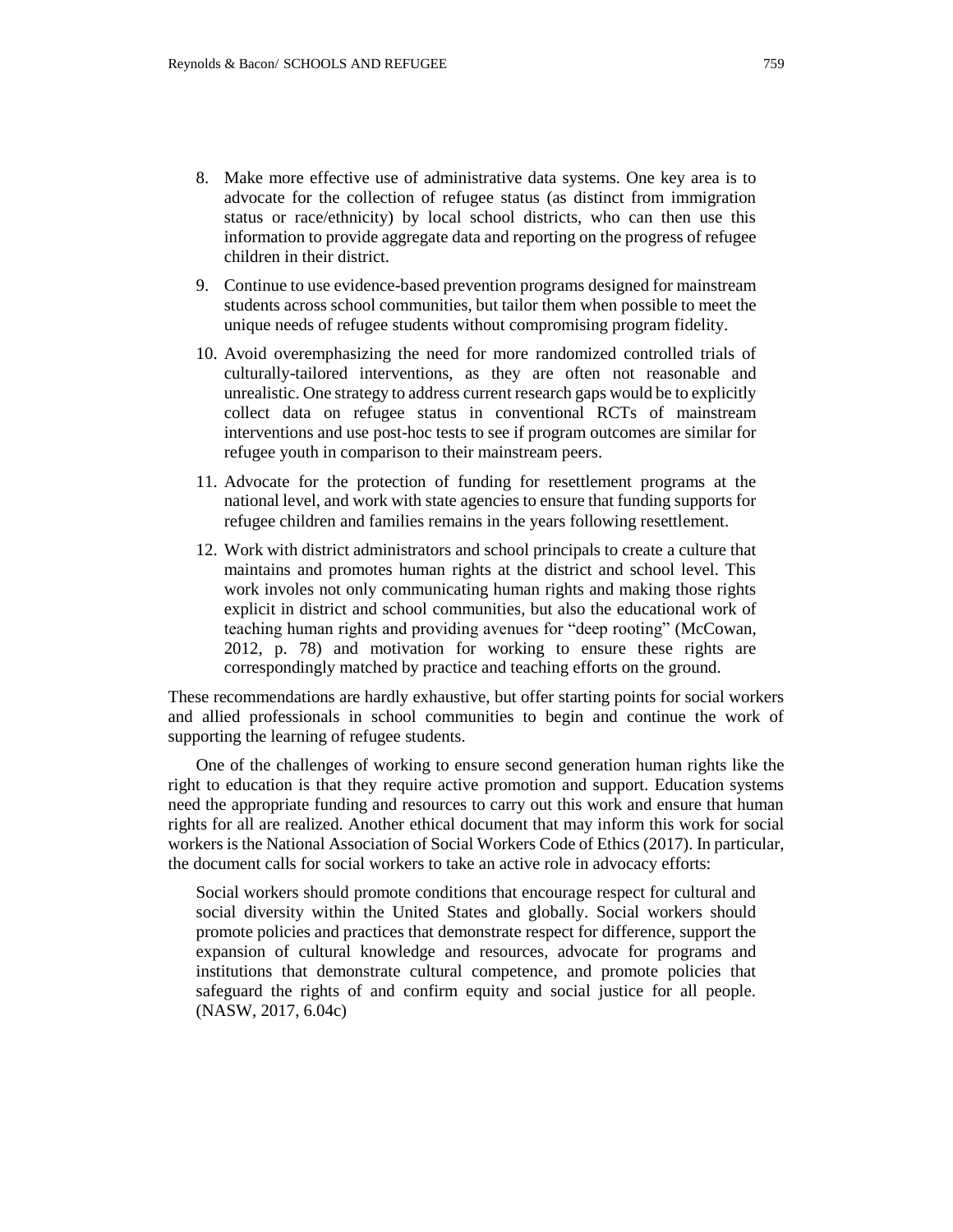It is hoped that this review and the practice recommendations therein offer some guidance for practitioners looking to support the refugee children and families of their school communities.

## **References**

- Bal, A., & Arzubiaga, A. E. (2014). Ahiska refugee families' configuration of resettlement and academic success in U.S. schools. *Urban Education, 49*(6), 635- 665. doi: <https://doi.org/10.1177/0042085913481363>
- Benard, B. (2004). *Resiliency: What we have learned*. San Francisco, CA: WestEd.
- Berthold, S. M. (2000). War traumas and community violence: Psychological, behavioral, and academic outcomes among Khmer refugee adolescents. *Journal of Multicultural Social Work, 8*(1,2), 15-46. doi: [https://doi.org/10.1300/J285v08n01\\_02](https://doi.org/10.1300/J285v08n01_02)
- Block, K., Cross, S., Riggs, E., & Gibbs, L. (2014). Supporting schools to create an inclusive environment for refugee students. *International Journal of Inclusive Education, 18*(12), 1337-1355. doi: <https://doi.org/10.1080/13603116.2014.899636>
- Brenner, M. E., & Kia-Keating, M. (2017). Psychosocial and academic adjustment among resettled refugee youth. *International Perspectives on Education and Society, 30,* 221-249. doi: <https://doi.org/10.1108/S1479-367920160000030016>
- Bronfenbrenner, U., & Morris, P. A. (2006). The bioecological model of human development. In W. Damon & R. Lerner (Eds.), *Handbook of child psychology* (pp. 793-828). New York: John Wiley & Sons, Inc.
- Brough, M., Gorman, D., Ramirez, E., & Westoby, P. (2003). Young refugees talk about well-being: A qualitative analysis of refugee youth mental health from three states. *Australian Journal of Social Issues, 38*(2), 193-208. doi: <https://doi.org/10.1002/j.1839-4655.2003.tb01142.x>
- Cardoso, J., & Lane, L. (2016). Practice with immigrant and refugee children and families in the mental health system. In A. Dettlaff & R. Fong (Eds.), *Immigrant and refugee children and families: Culturally responsive practice* (pp. 392-427). New York: Columbia University Press.
- Cohen, J. A., Mannarino, A. P., Kliethermes, M., & Murray, L. A. (2012). Traumafocused CBT for youth with complex trauma. *Child Abuse & Neglect*, *36*(6), 528- 541. doi: <https://doi.org/10.1016/j.chiabu.2012.03.007>
- Coleman, J. S. (1988). Social capital in the creation of human capital. *American Journal of Sociology, 94,* S95-S120. doi: <https://doi.org/10.1086/228943>
- Copley, J., Turpin, M., Gordon, S., & Mclaren, C. (2011). Development and evaluation of an occupational therapy program for refugee high school students. *Austrailian Occupational Therapy, 58*(4), 310-316. doi: [https://doi.org/10.1111/j.1440-](https://doi.org/10.1111/j.1440-1630.2011.00933.x) [1630.2011.00933.x](https://doi.org/10.1111/j.1440-1630.2011.00933.x)
- Correa-Velez, I., Gifford, S. M., McMichael, C., & Sampson, R. (2017). Predictors of secondary school completion among refugee youth 8 to 9 years after resettlement in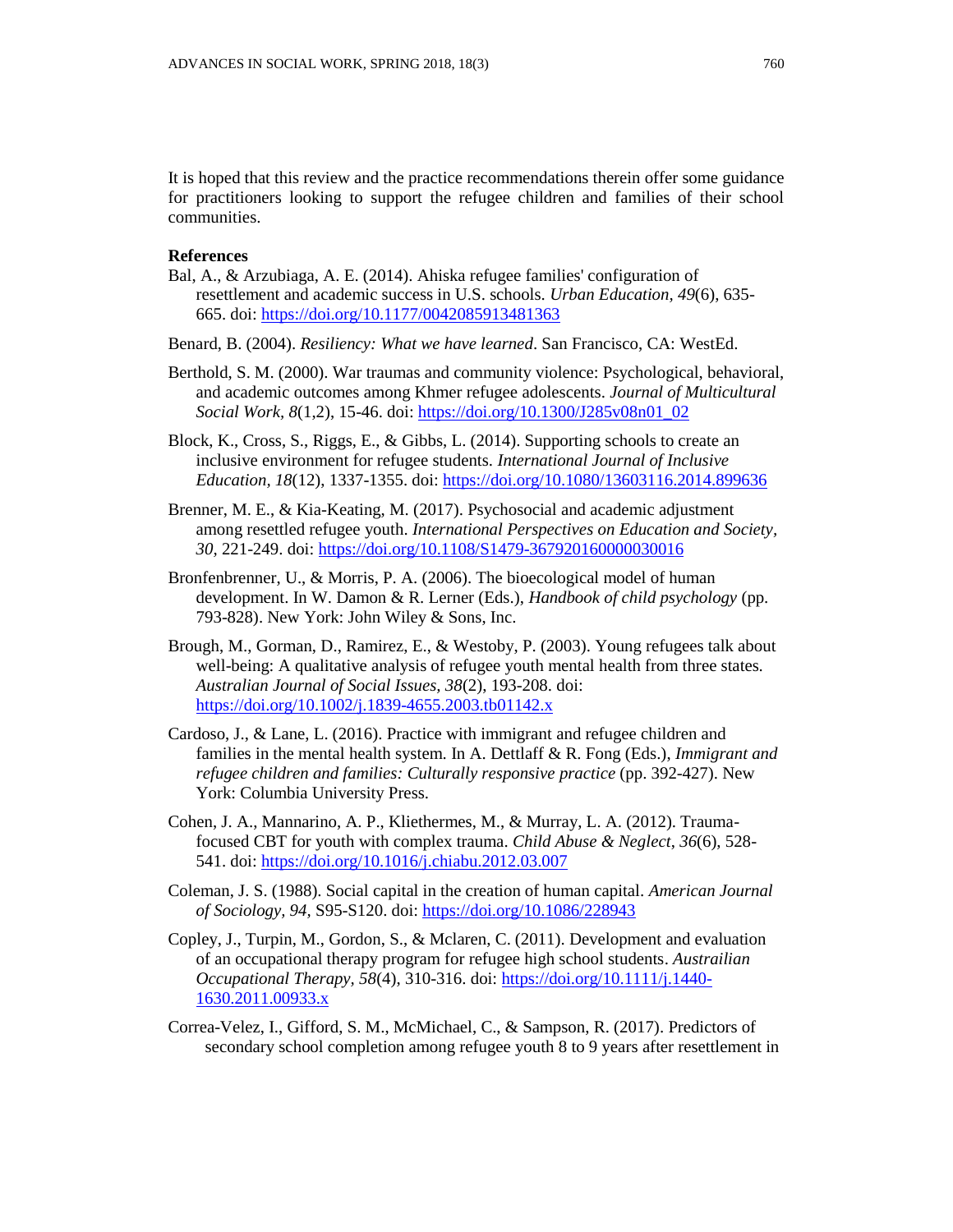Melbourne, Australia. *International Journal of Migration & Integration*, *18*, 791- 805. doi:<http://doi.org/10.1007/s12134-016-0503-z>

- de Anstiss, H., Ziaian, T., Procter, N., Warland, J., & Bachurst, P. (2009). Help-seeking for mental health problems in young refugees: A review of the literature with implications for policy, practice, and research. *Transcultural Psychiatry*, *46*(4), 584- 607. doi: <https://doi.org/10.1177/1363461509351363>
- Durlak, J. A., Weissberg, R. P., & Pachan, M. (2010). A meta-analysis of after-school programs that seek to promote personal and social skills in children and adolescents. *American Journal of Community Psychology*, *45*(3-4), 294-309. doi: <https://doi.org/10.1007/s10464-010-9300-6>
- Ehntholt, K., Smith, P. A., & Yule, W. (2015). School-based cognitive-behavioral therapy group intervention for refugee children who have experienced war-related trauma. *Clinical Child Psychology and Psychiatry*, *10*(2), 235-250. doi: <https://doi.org/10.1177/1359104505051214>
- Ellis, B. H., Miller, A. B., Baldwin, H., & Abdi, S. (2011). New directions in refugee youth mental health services: Overcoming barriers to engagement. *Journal of Child & Adolescent Trauma*, *4*, 69-85. doi: <https://doi.org/10.1080/19361521.2011.545047>
- Evers, S., Van der Brug, M., Van Wesel, F., & Kbrabbendam, L. (2016). Mending the levee: How supernaturally anchored conceptions of the person impact on trauma perception and healing among children (cases from Madagascar and Nepal). *Children & Society, 30,* 423-433. doi: <https://doi.org/10.1111/chso.12153>
- Fazel, M., Doll, H., & Stein, A. (2009). A school-based mental health intervention for refugee children: An exploratory study. *Clinical Child Psychology and Psychiatry*, *14*(2), 297-309. doi: <https://doi.org/10.1177/1359104508100128>
- Fortin, J. (2018, July 4). 'Access to literacy' is not a constitutional right, Judge in Detroit rules. *New York Times* (p*.* A11). Retreived from https://www.nytimes.com/2018/07/04/education/detroit-public-schoolseducation.html
- Georgis, R., Gokiert, R., Ford, D., & Ali, M. (2014). Creating inclusive parent engagement practices: Lessons learned from a school community collaborative supporting newcomer refugee families. *Creating Inclusive Parent Engagement*, *Spring/Sum*, 23-28.
- Gormez, V., Kılıç, H. N., Orengul, A. C., Nursoy, M., Mert, E. B., Makhlouta, B., … Semerci, B. (2017). Evaluation of a school-based, teacher-delivered psychological intervention group program for trauma-affected Syrian refugee children in Istanbul, Turkey. *Psychiatry and Clinical Psychopharmacology*, *27*(2), 125-131. doi: <https://doi.org/10.1080/24750573.2017.1304748>
- Greenberg, J. P. (2013). Determinants of after-school programming for school-age immigrant children. *Children and Schools*, *35*(2), 101-111. doi: <https://doi.org/10.1093/cs/cdt002>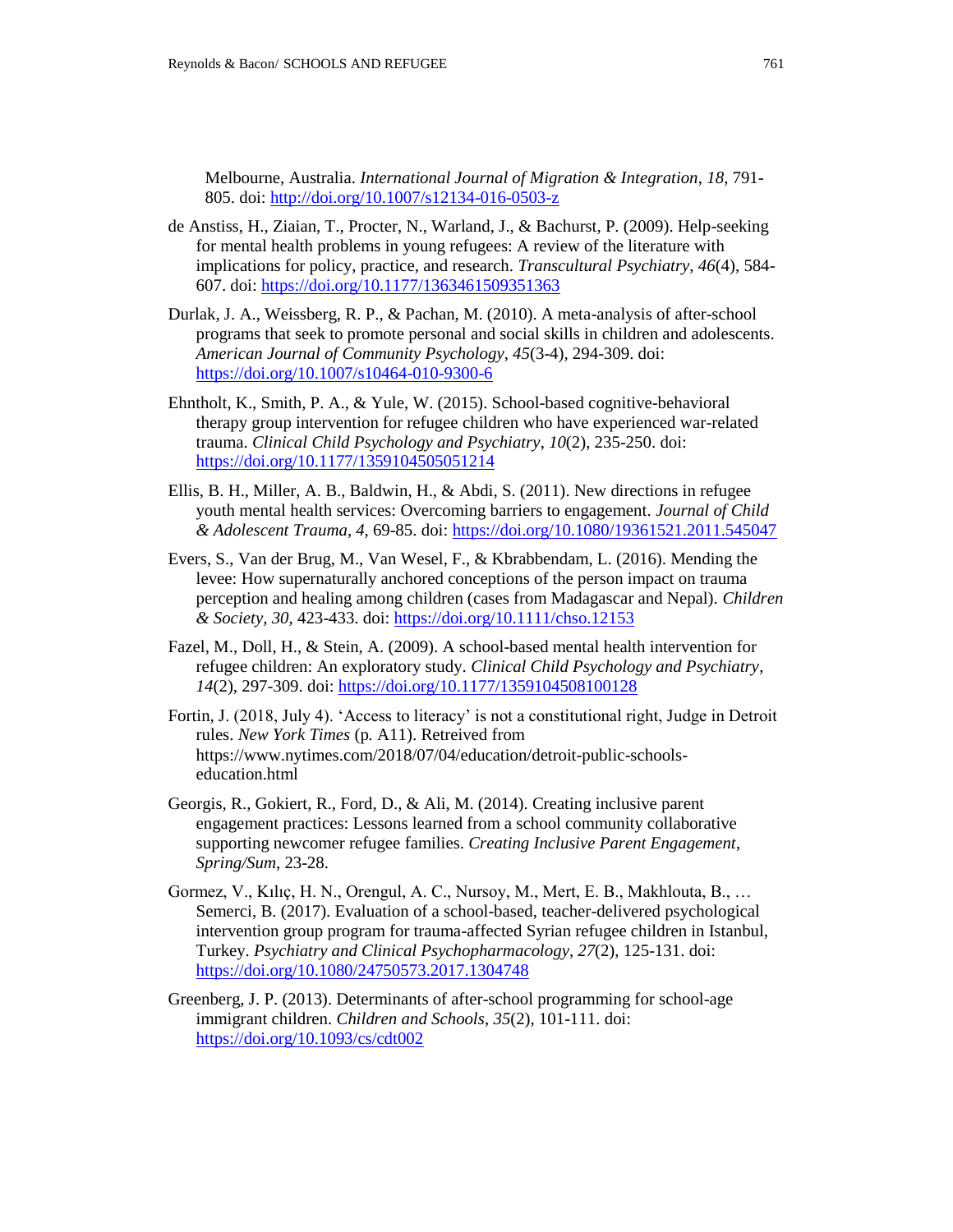- Halcon, L. L., Robertson, C. L., Savik, K., Johnson, D. R., Spring, M. A., Butcher, J. N.,...Jaranson, J. M. (2004). Trauma and coping in Somali and Oromo refugee youth. *Journal of Adolescent Health, 35,* 17-25. doi: <https://doi.org/10.1016/j.jadohealth.2003.08.005>
- Haller, W., Portes, A., & Lynch, S. M. (2011). Dreams fulfilled, dreams shattered: Determinants of segmented assimilation in the second generation. *Social Forces, 89*(3), 733-762. doi: <https://doi.org/10.1353/sof.2011.0003>
- Hornby, G., & Lafaele, R. (2011). Barriers to parental involvement in education: An explanatory model. *Educational Review*, *63*(1), 37-52. doi: <https://doi.org/10.1080/00131911.2010.488049>
- Kanu, Y. (2008). Educational needs and barriers for African refugee students in Manitoba. *Canadian Journal of Education, 31*(4), 915-940.
- Khalifa, M. A., Gooden, M. A., & Davis, J. E. (2016). Culturally responsive school leadership: A synthesis of the literature. *Review of Educational Research*, *86*(4), 1272-1311. doi: <https://doi.org/10.3102/0034654316630383>
- Kia-Keating, M., & Ellis B. H. (2007). Belonging and connection to school in resettlement: Young refugees, school belonging, and psychosocial adjustment. *Clinical Child Psychology and Psychiatry, 12*(29), 29-43. doi: <https://doi.org/10.1177/1359104507071052>
- Kurbegovic, D. (2016). *A survey study examining teachers' perceptions in teaching refugee and immigrant students*. University of Washington. Retrieved from <https://digital.lib.washington.edu/researchworks/handle/1773/36592>
- Layne, C. M., Saltzman, W. R., Poppleton, L., Burlingame, G. M., Pasalic, A., Durakovic, E.,...Pynoos, R. S. (2008). Effectiveness of a school-based group psychotherapy program for war-exposed adolescents: A randomized controlled trial. *Journal of American Academy of Child and Adolescent Psychiatry, 47*(9), 1048-1062. doi:<https://doi.org/10.1097/CHI.0b013e31817eecae>
- Lee, S. J., & Hawkins, M. R. (2008). "Family is here": Learning in community-based after-school programs. *Theory Into Practice, 47*(1), 51-58. doi: <https://doi.org/10.1080/00405840701764763>
- MacNevin, J. (2012). Learning the way: Teaching and learning with and for youth from refugee backgrounds on Prince Edward Island. *Canadian Journal of Education*, *35*(3), 48-63.
- Masten, A. S., & Narayan, A. J. (2012). Child development in the context of disaster, war, and terrorism: Pathways of risk and resilience. *Annual Review of Psychology*, *63*(1), 227-257. doi: <https://doi.org/10.1146/annurev-psych-120710-100356>
- McBrien, J. L. (2005). Educational needs and barriers for refugee students in the United States: A review of the literature. *Review of Educational Research*, *75*(3), 329-364. doi: <https://doi.org/10.3102/00346543075003329>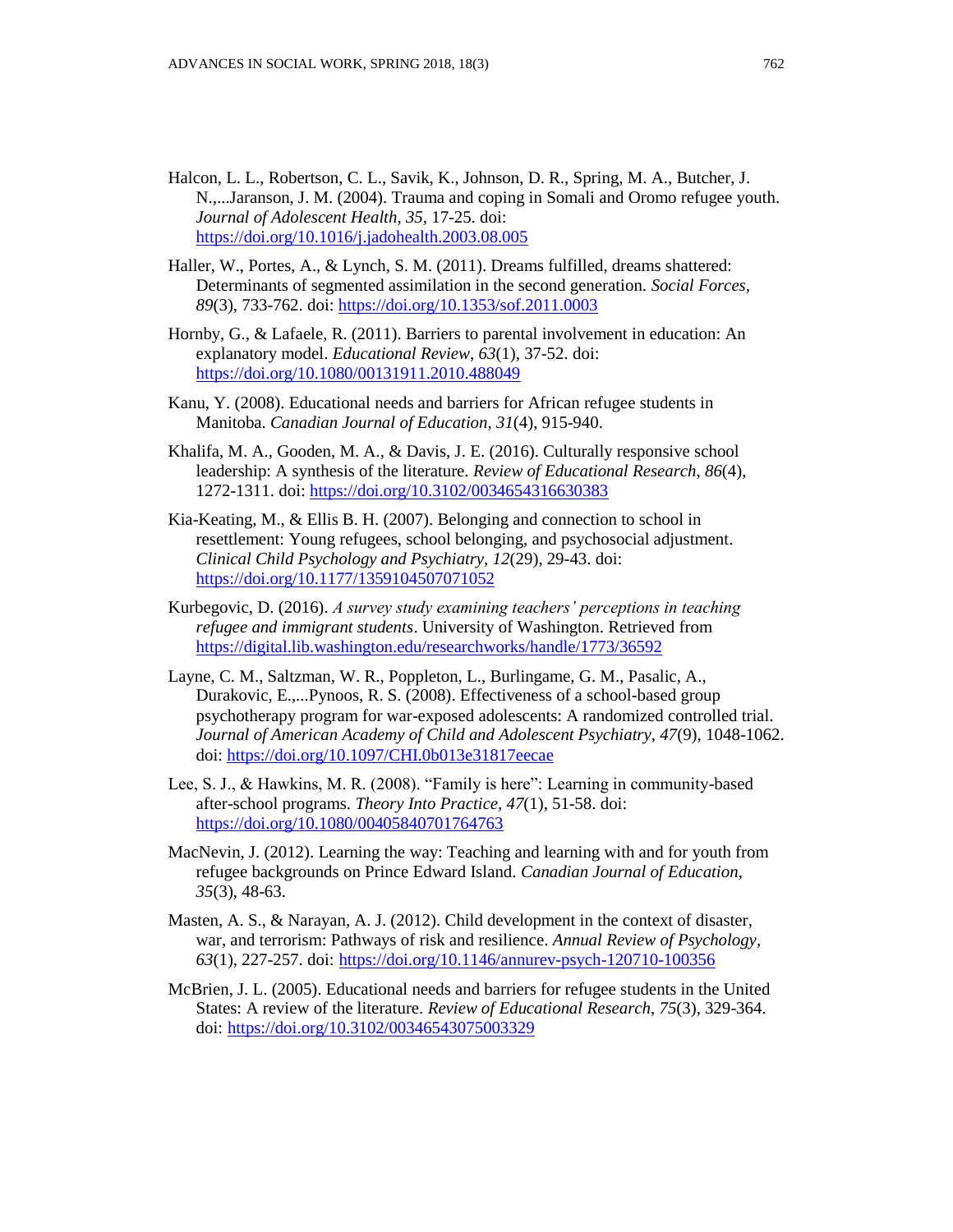- McBrien, J. L. (2011). The importance of context: Vietnamese, Somali, and Iranian refugee mothers discuss their resettled lives and involvement in their children's schools. *Compare: A Journal of Comparative and International Education*, *41*(1), 75-90. doi: <https://doi.org/10.1080/03057925.2010.523168>
- McCowan, T. (2012). Human rights within education: Assessing the justifications. *Cambridge Journal of Education*, *42*(1), 67-81. doi: <https://doi.org/10.1080/0305764X.2011.651204>
- McDonald, L., Moberg, D. P., Brown, R., Rodriguez-Espiricueta, I., Flores, N. I., Burke, M. P., & Coover, G. (2006). After-school multifamily groups: A randomized controlled trial involving low-income, urban, Latino children. *Children & Schools*, *28*(1), 25-34. doi: <https://doi.org/10.1093/cs/28.1.25>
- Minkenberg, M. (2013). The European radical right and xenophobia in West and East: Trends, patterns and challenges. In R. Melzer & S. Serafin (Eds.), *right-wing extremism in Europe: Country analyses, counter-strategies and labor-marketoriented exit strategies* (pp. 9-34). Retrieved fro[m http://library.fes.de/pdf](http://library.fes.de/pdf-files/dialog/10031.pdf)[files/dialog/10031.pdf](http://library.fes.de/pdf-files/dialog/10031.pdf)
- Moll, L. C., Amanti, C., Neff, D., & Gonzalez, N. (1992). Funds of knowledge for teaching: Using a qualitative approach to connect homes and classrooms. *Theory Into Practice*, *31*(2), 132-141. doi: <https://doi.org/10.1080/00405849209543534>
- Murray, L. K., Cohen, J. A., Ellis, B. H., & Mannarino, A. (2008). Cognitive behavioral therapy for symptoms of trauma and traumatic grief in refugee youth. *Child Adolescent Psychiatric Clinics of North America*, *17*, 585-604. doi: <https://doi.org/10.1016/j.chc.2008.02.003>
- Naidoo, L. (2009). Developing social inclusion through after-school homework tutoring: A study of African refugee students in Greater Western Sydney. *British Journal of Sociology of Education*, *30*(3), 261-273. doi: <https://doi.org/10.1080/01425690902812547>
- National Association of Social Workers. (2017). Code of ethics of the National Association of Social Workers. NASW Press. Retrieved from <https://www.socialworkers.org/About/Ethics/Code-of-Ethics/Code-of-Ethics-English>
- Nelson, D., Price, E., & Zubrzycki, J. (2014). Integrating human rights and trauma frameworks in social work with people from refugee backgrounds. *Australian Social Work, 67*(4), 567-581. doi: <https://doi.org/10.1080/0312407X.2013.777968>
- Ngo, B. (2017). Naming their world in a culturally responsive space. *Journal of Adolescent Research*, *32*(1), 37-63. doi: <https://doi.org/10.1177/0743558416675233>
- Park, H., Lin, C. H., Liu, C., & Tabb, K. M. (2015). The relationships between afterschool programs, academic outcomes, and behavioral developmental outcomes of Latino children from immigrant families: Findings from the 2005 national household education surveys program. *Children Services Review*, *53*, 77-83. doi: <https://doi.org/10.1016/j.childyouth.2015.03.019>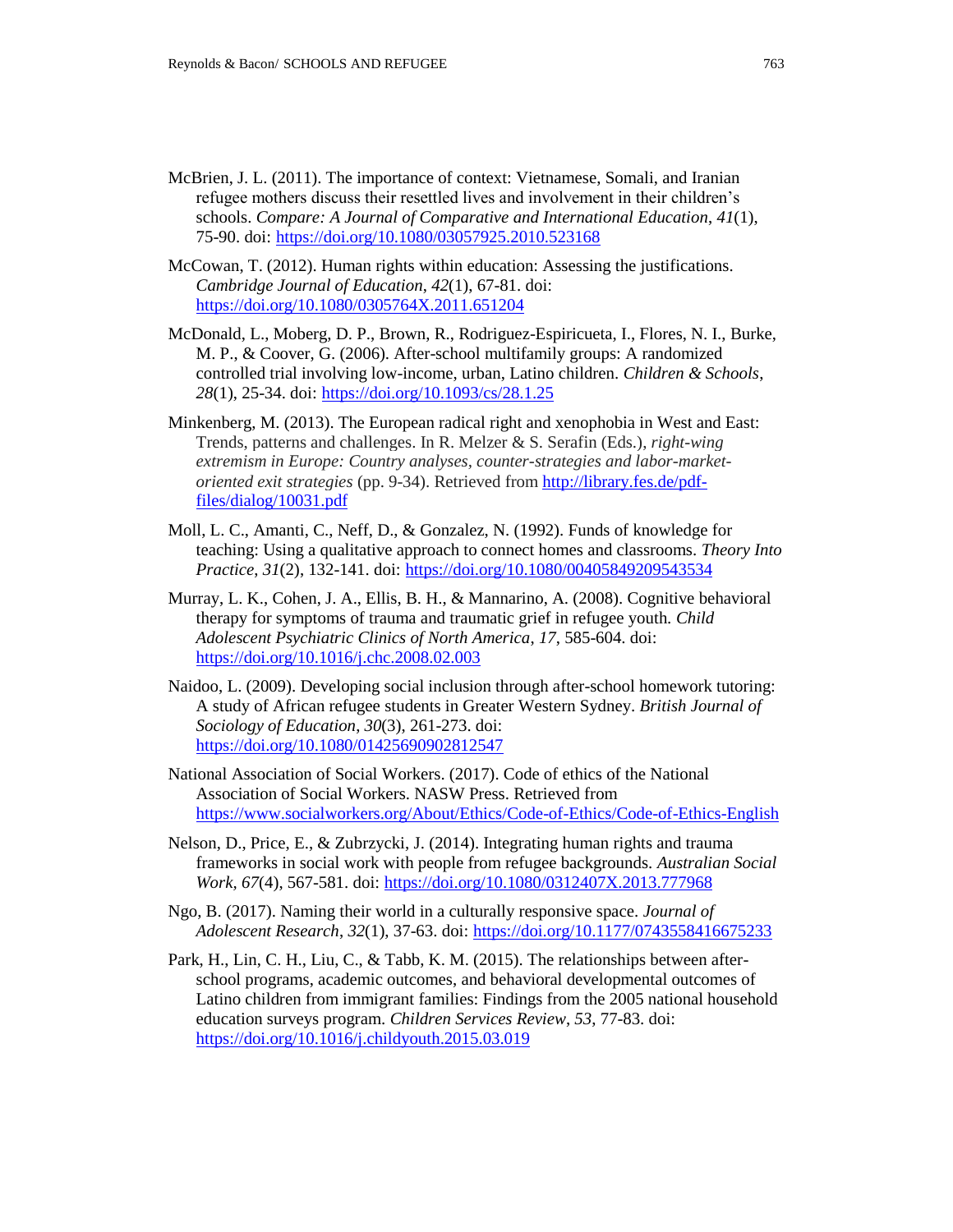- Pastoor, L. D. W. (2015). The mediational role of schools in supporting psychosocial transitions among unaccompanied young refugees upon resettlement in Norway. *International Journal of Educational Development*, *41*, 245-254. doi: <https://doi.org/10.1016/j.ijedudev.2014.10.009>
- Portes, A., & Zhou, M. (1993). The new second generation: Segmented assimilation and its variants. *Annals of the American Academy of Political and Social Science, 530*, 74-96. doi: <https://doi.org/10.1177/0002716293530001006>
- Potocky, M. (2017). Motivational interviewing: A promising practice for refugee resettlement. *Journal of Ethnic & Cultural Diversity in Social Work*, *25*(3), 247-252. doi: <https://doi.org/10.1080/15313204.2015.1028121>
- Pugh, K., Every, D., & Hattam, R. (2012). Inclusive education for students with refugee experience: Whole school reform in a South Australian primary school. *Australian Educational Researcher*, *39*, 125-141. doi: [https://doi.org/10.1007/s13384-011-0048-](https://doi.org/10.1007/s13384-011-0048-2) [2](https://doi.org/10.1007/s13384-011-0048-2)
- Putnam, R. D. (1995). Bowling alone: America's declining social capital. *Journal of Democracy, 6*(1), [online only]. doi: <https://doi.org/10.1353/jod.1995.0002>
- Rah, Y. (2013). Leadership stretched over school and community for refugee newcomers. *Journal of Cases in Educational Leadership*, *16*(3), 62-76. doi: <https://doi.org/10.1177/1555458913498479>
- Rah, Y., Choi, S., & Nguyen, T. S. T. (2009). Building bridges between refugee parents and schools. *International Journal of Leadership in Education*, *12*(4), 347-365. doi: <https://doi.org/10.1080/13603120802609867>
- Rousseau, C., & Guzder, J. (2008). School-based prevention programs for refugee children. *Child and Adolescent Psychiatric Clinics of North America*, *17*(3), 533-549. doi: <https://doi.org/10.1016/j.chc.2008.02.002>
- Rousseau, C., Drapeau, A., Lacroix, L., Bagilishya, D., & Heusch, N. (2005). Evaluation of a classroom program of creative expression workshops for refugee and immigrant children. *Journal of Child Psychology and Psychiatry and Allied Disciplines*, *46*(2), 180-185. doi: <https://doi.org/10.1111/j.1469-7610.2004.00344.x>
- Roy, L., & Roxas, K. C. (2011). Whose deficit is this anyhow? Exploring counter-stories of Somali Bantu refugees' experiences in "doing school." *Harvard Educational Review*, *81*(3), 521-541. doi: <https://doi.org/10.17763/haer.81.3.w441553876k24413>
- Ruf, M., Schauer, M., Neuner, F., Catani, C., Schauer, E., & Elbert, T. (2010). Narrative exposure therapy for 7-to 16-year-olds: A randomized controlled trial with traumatized refugee children. *Journal of Traumatic Stress*, *23*(4), 437-445. doi: <https://doi.org/10.1002/jts.20548>
- Scanlan, M., & López, F. (2014). *Leadership for culturally and linguistically responsive schools*. New York: Routledge.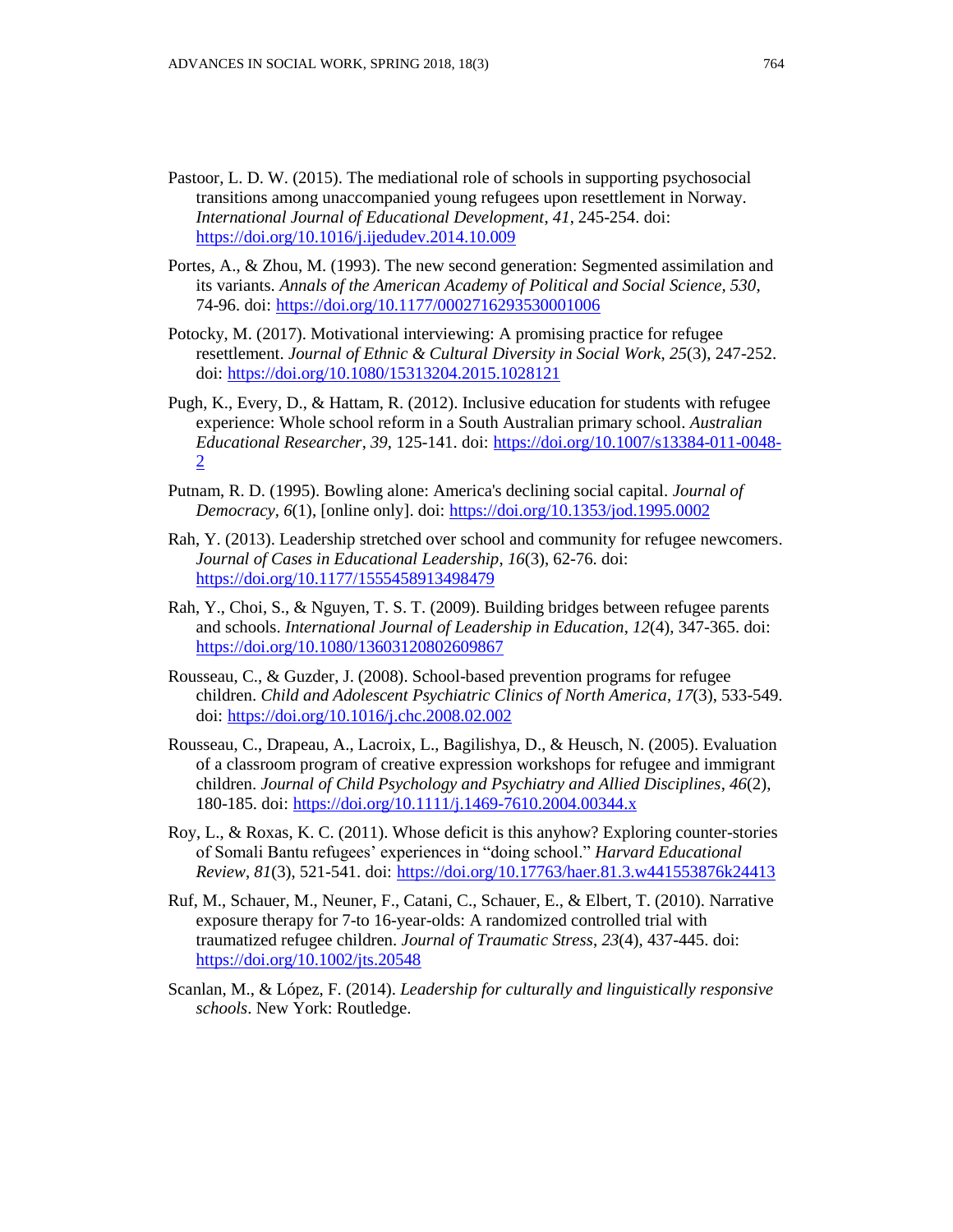- Schottelkorb, A. A., Doumas, D. M., & Garcia, R. (2012). Treatment for childhood refugee trauma: A randomized, controlled trial. *International Journal of Play Therapy*, *21*(2), 57-73. doi: <https://doi.org/10.1037/a0027430>
- Simpkins, S. D., Riggs, N. R., Ngo, B., Vest Ettekal, A., & Okamoto, D. (2017). Designing culturally responsive organized after-school activities. *Journal of Adolescent Research*, *32*(1), 11-36. doi: <https://doi.org/10.1177/0743558416666169>
- Stanton-Salazar, R. D. (2011). A social capital framework for the study of institutional agents and their role in the empowerment of low-status students and youth. *Youth & Society, 43*(3), 1066-1109. doi: <https://doi.org/10.1177/0044118X10382877>
- Sullivan, A. L., & Simonson, G. R. (2016). A systematic review of school-based socialemotional interventions for refugee and war-traumatized youth. *Review of Educational Research*, *86*(2), 503-530. doi: <https://doi.org/10.3102/0034654315609419>
- Szente, J., Hoot, J., & Taylor, D. (2006). Responding to the special needs of refugee children: Practical ideas for teachers. *Early Childhood Education Journal*, *34*(1), 15- 20. doi: <https://doi.org/10.1007/s10643-006-0082-2>
- Taylor, S., & Sidhu, R. K. (2012). Supporting refugee students in schools: What constitutes inclusive education? *International Journal of Inclusive Education*, *16*(1), 39-56. doi: <https://doi.org/10.1080/13603110903560085>
- Thomas, R. L. (2016). The right to quality education for refugee children through social inclusion. *Journal of Human Rights and Social Work, 1*(4), 193-201. doi: <https://doi.org/10.1007/s41134-016-0022-z>
- Tol, W. A., Komproe, I. H., Jordans, M. J., Vallipuram, A., Sipsma, H., Sivayokan, S., … de Jong, J. T. (2012). Outcomes and moderators of a preventive school-based mental health intervention for children affected by war in Sri Lanka: A cluster randomized trial. *World Psychiatry*, *11*(2), 114-122. doi: <https://doi.org/10.1016/j.wpsyc.2012.05.008>
- Tyrer, R. A., & Fazel, M. (2014). School and community-based interventions for refugee and asylum seeking children: A systematic review. *PLoS ONE*, *9*(2), 1-12. doi: <https://doi.org/10.1371/journal.pone.0089359>
- UNHCR. (2016). Global trends: Forced displacement in 2016. *UNHCR: The UN Refugee Agency.* Retrieved from <http://www.unhcr.org/globaltrends2016/>
- Unterhitzenberger, J., Eberle-sejari, R., Rassenhofer, M., Sukale, T., & Rosner, R. (2015). Trauma-focused cognitive behavioral therapy with unaccompanied refugee minors: A case series. *BMC Psychiatry*, *15,* 1-9. doi: [https://doi.org/10.1186/s12888-](https://doi.org/10.1186/s12888-015-0645-0) [015-0645-0](https://doi.org/10.1186/s12888-015-0645-0)
- Uptin, J., Wright, J., & Harwood, V. (2013). 'It felt like I was a black dot on white paper': Examining young former refugees' experience of entering Australian high schools. *Australian Educational Researcher, 40,* 125-137. doi: <https://doi.org/10.1007/s13384-012-0082-8>